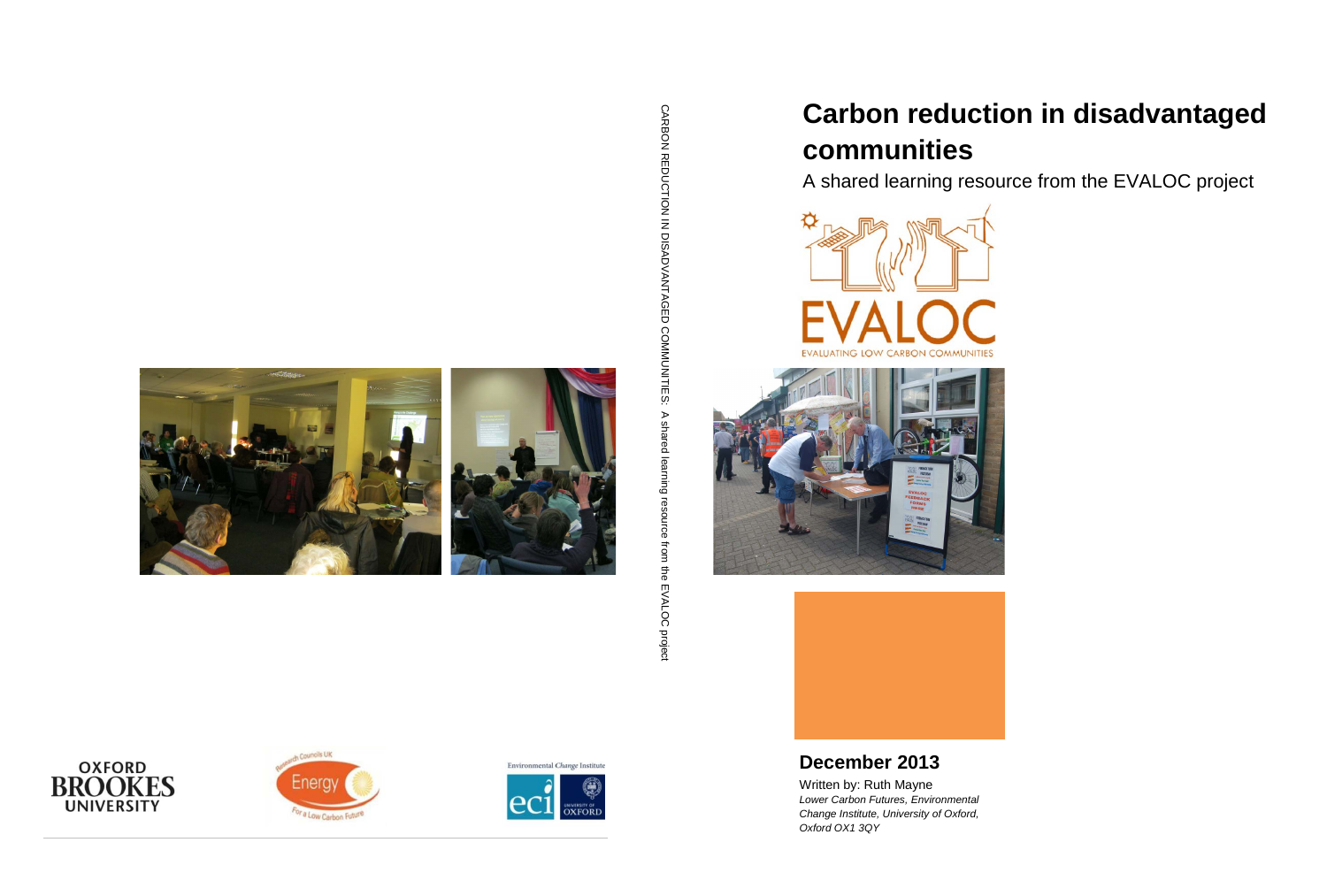EVALOC is one of seven projects funded by the Economic and Social Research Council (ESRC) and Engineering and Physical Sciences Research Council (EPSRC) Energy and Communities stream of the Research Council UK (RCUK) Energy Programme (Grant reference: RES-628-25-001). EVALOC project brings together researchers from Oxford Brookes University and University of Oxford with six Department of Energy and Climate Change (DECC) funded low carbon communities.

#### **This report should be referenced as:**

Ruth Mayne (2013). *Carbon reduction in disadvantaged communities,* University of Oxford, Oxford

For more information on EVALOC project, please visit: **www.evaloc.org.uk** or contact Professor Rajat Gupta, rgupta@brookes.ac.uk

#### Published by:

i **|** Page

Low Carbon Building Group, Oxford Institute for Sustainable Development, Oxford Brookes **University** Environmental Change Institute, University of Oxford © Low Carbon Building Group and Environmental Change Institute, 2013

**Images front cover** (from top to bottom, left to right):*EVALOC team* | **Back cover:** *EVALOC team*

The EVALOC research team wishes to encourage access to, and circulation of, its work as widely as possible without affecting the ownership of the copyright, which remains with the copyright holder. To facilitate these objectives, this work is subject to the Creative Commons Attribution-NonCommercial-NoDerivs (by-nc-nd) 2.0 UK: England & Wales licence. The full licence can be viewed at <http://creativecommons.org/licenses/by-nc-nd/2.0/uk/>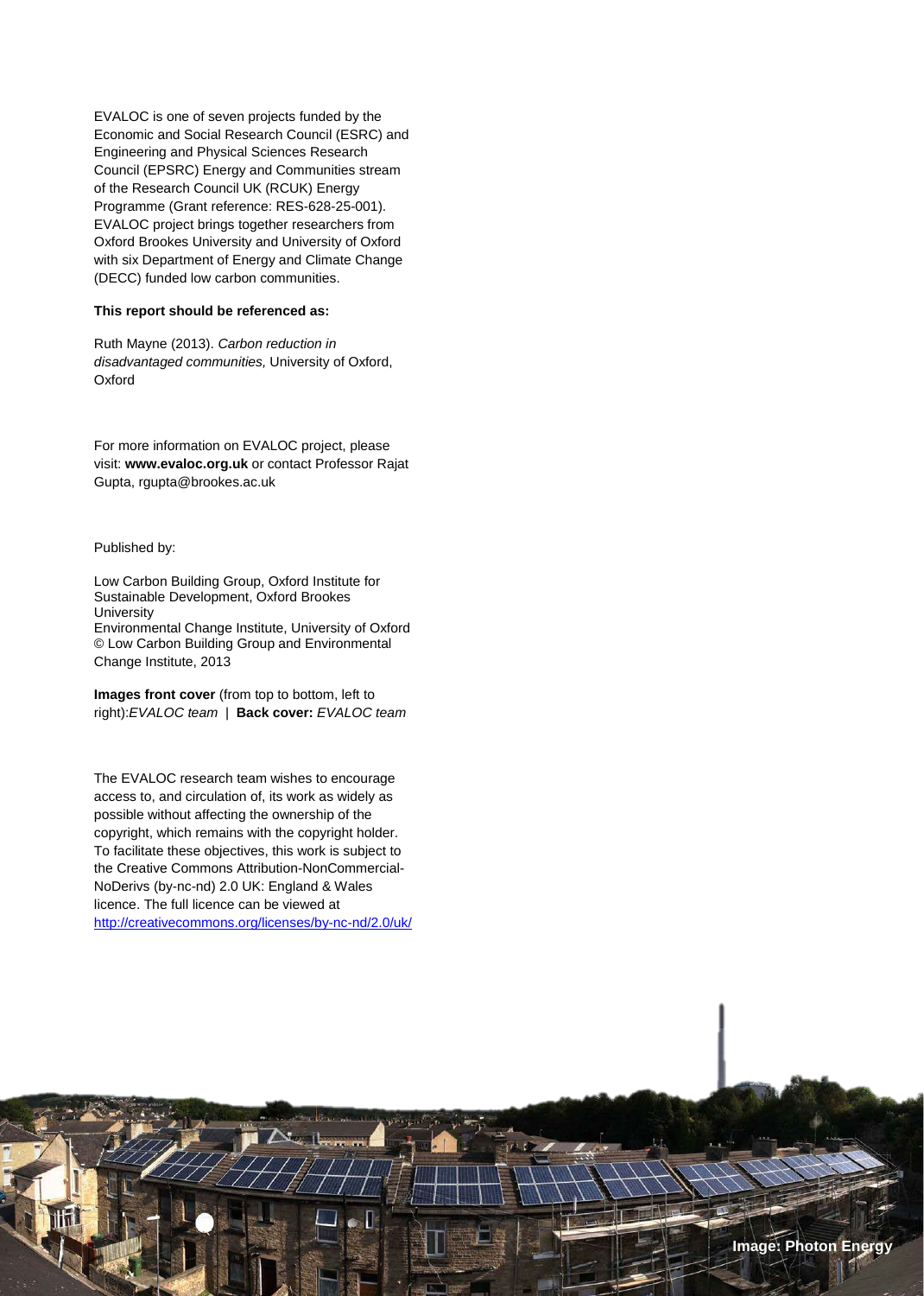### <span id="page-2-0"></span>**Aims**

Urgent and far reaching changes are needed to reduce carbon emissions in order to avoid climate change of above 2%. These involve decarbonising our energy supply, improving the efficiency of energy use, reducing energy demand, and hence making allied changes in many of our everyday (energyconsuming) behaviours or practices (Low Carbon Plan, 2011).

This report is one of a series which aims to share emerging learning from the six Low Carbon Communities (LCCs) participating in the EVALOC research programme about their roles, contributions and limit to energy and carbon reduction.

The specific aim of this report is to share learning about the strategies used by EVALOC LCCs' to help ensure disadvantaged individuals and communities can access and benefit from household carbon reduction policies and programmes.

### <span id="page-2-1"></span>**Scope, focus and limitations**

The report draws out emerging lessons about the design of household carbon reduction strategies from three of the six LCCs involved in the EVALOC research project. These include Middlesbrough (Eco-Easterside), Kirklees-Greening the Gap project in Hillhouse, and Sustainable Blacon. We have also included a case study from Oxford City Council work in Barton to widen learning even though it is not strictly an EVALOC LCC (although it has links with West Oxford which is). All of the four communities (Table 1) are considered economically disadvantaged according to the Index of Multiple Deprivation which combines a number of indicators (income, employment, health deprivation and disability, education skills and training, barriers to housing and services, crime, living environment) into a single deprivation score for each area.

Learning is drawn from two EVALOC shared learning workshops (a) 'Carbon Reduction in communities of disadvantage' held in Huddersfield in February 2013 with Kirklees- Hillhouse, Eco Easterside, Sustainable Blacon, and Oxford Warming Barton, and (b)' Community-Council Energy Partnerships' held at the Low Carbon Communities Network Conference, in January 2011 in Oxford.

Where possible the report also draws on emerging evidence from EVALOC's wider community and household level research with the six LCCs. The

community level research includes focus groups, research at community events, semi structured interviews with participants and shared learning workshops, and the household research includes interviews and energy monitoring with 88 households. However, this data was not fully analysed at the time of writing so no firm conclusions can be drawn at this stage about the effectiveness or impacts of LCCs interventions on energy use, carbon emissions or wider socio-economic benefits.

### <span id="page-2-2"></span>**Acknowledgements**

The report was written by Ruth Mayne based on the presentations, contributions and insights from LCC participants at EVALOC shared learning workshops and focus groups, as well as EVALOC's wider research. Particular thanks to Jenny Carr, Helen Glen, Mark Fishpool, Lois Muddiman, Dennis Reeves and Ruth Sherrat, and Sarah Spilliotis for their contributions at the workshops. Also thanks to the other members of the EVALOC research team particularly Karen Lucas and Jo Hamilton.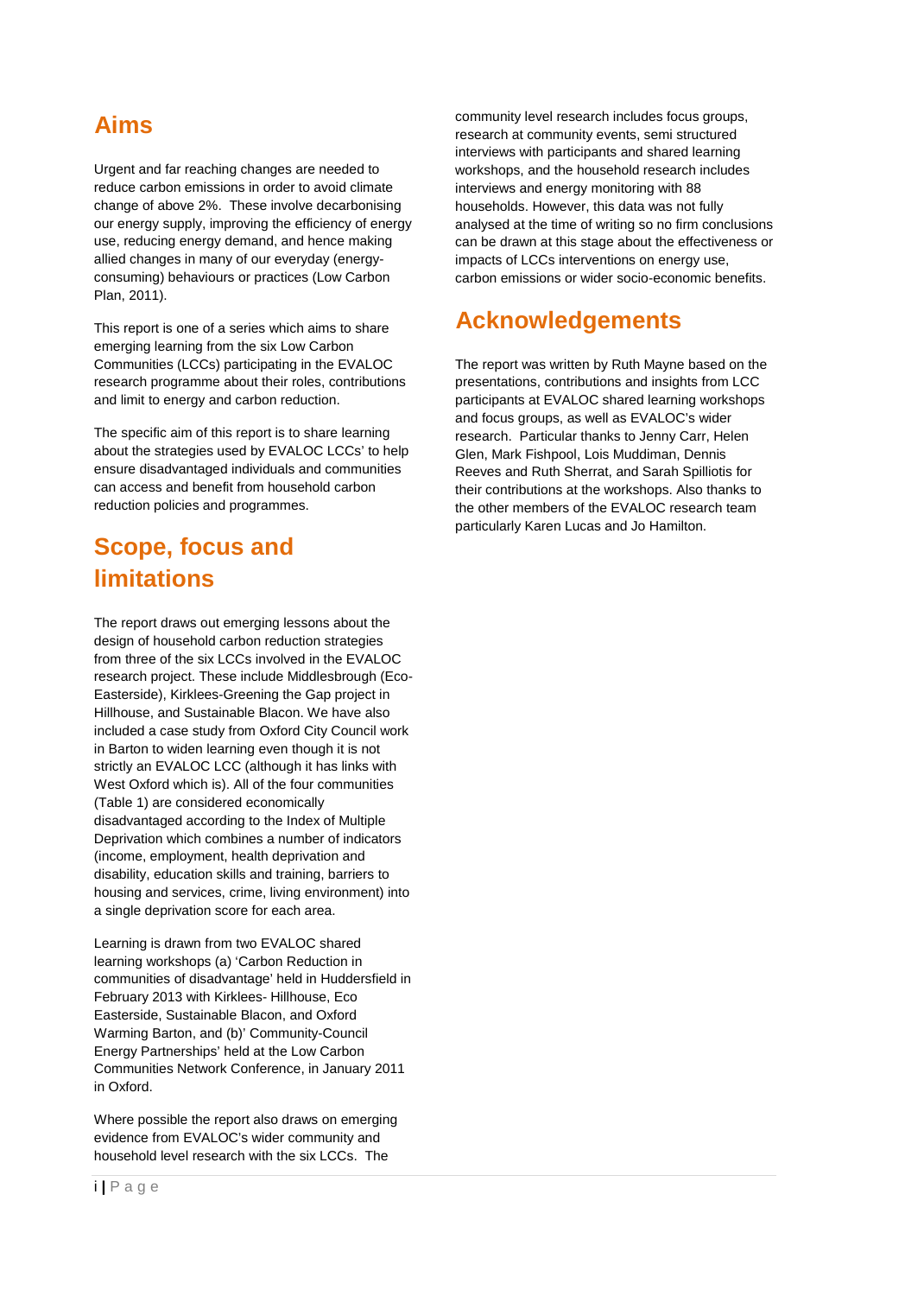### <span id="page-3-0"></span>**Summary of findings**

Findings based on analysis of the LCCs' strategies (not outcomes or impacts) participating in the EVALOC community research and shared learning workshop suggest that the following engagement methods can help ensure access to and uptake of energy efficiency measures by disadvantaged households:

- A supportive and equitable policy environment including:
	- Free energy efficiency measures for disadvantaged households
	- Revenue support for the core roles of local actors (including engagement, delivery and behaviour change roles)
	- Capital grants and/or low cost loans for disadvantaged communities to invest in community renewable energy generation.
- Local partnership or multi agency approaches to coordinate the area-wide delivery of free energy efficiency and renewable measures including:
	- Resident engagement by trusted local actors such as local authorities, community groups, including door knocking, and engagement of local champions;
	- Motivating people by helping them understand the practical personal benefits from low carbon lifestyles as well as their wider environmental and social value;
	- Handholding residents through the process e.g. assessments and form filling;
	- Liaising with social and private landlords on behalf of residents.
- Complementary measures including:
	- Related advice by, and cross referrals between, relevant front line staff and community groups regarding e.g (a) energy behaviours including use and maintenance of technologies (b) maximising income through switching energy tariffs, benefits, jobs advice & training (c) advice on health and safety.
- Participatory behaviour change programmes:
	- Conditioning the provision of free technical measures on residents' participation in training or action learning

groups in order to build understanding of energy technologies and behaviours, and hence maximise energy savings, create social norms and help ensure sustainable behaviours.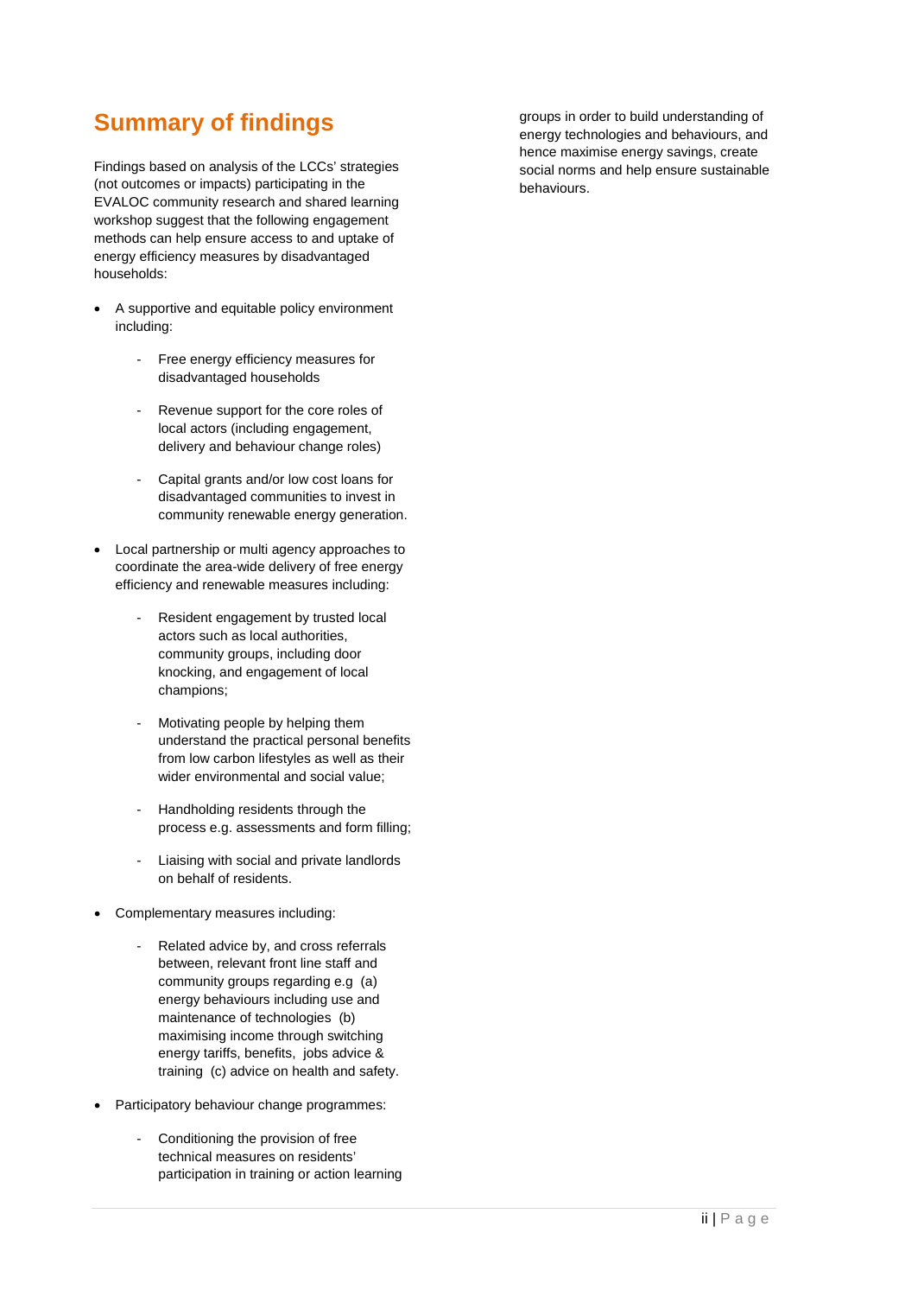# **Contents**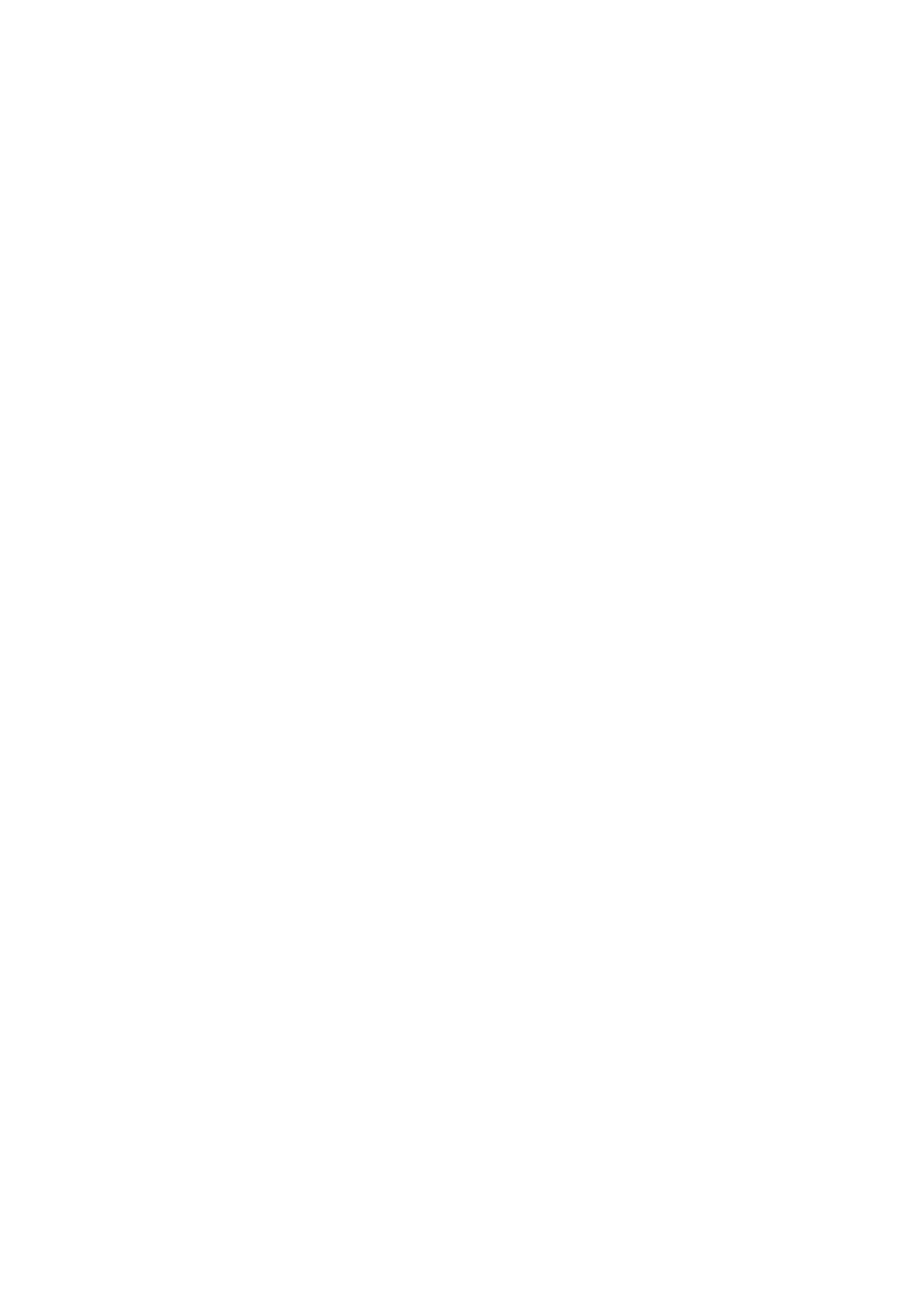## <span id="page-6-0"></span>**Chapter 1 Introduction**

#### **1.1Background**

The UK government has committed itself to reducing carbon emissions by a minimum of 80% below 1990 levels by 2050 (UK Climate Change Act 2008). As low income households generally emit fewer carbon emissions (Hargreaves et al, 2013), and have lower resources and capacity, than higher income households, it is not immediately obvious why and how economically disadvantaged communities and households should be expected to help contribute to the UK's carbon reduction targets. Nevertheless, it has become accepted in the UK that disadvantaged communities and individuals should be included in household energy efficiency programmes because of their significant practical benefits including reduced energy bills and improved health from warmer homes. Conversely, excluding low income households from such benefits, particularly in the context of rising energy prices, would disadvantage them economically and exacerbate inequality.

Fuel poverty has been acknowledged by campaigners and academics since at least 1975 as a serious social problem that affects the poor with its roots in the quality of the housing stock and cost of fuel. (Boardman, 2009). While political acceptance has been slower the Government has statutory targets to eradicate fuel poverty where reasonably practicable by 2016 (Warm Homes and Energy Conservation Act, 2000). The current Energy Company Obligation (ECO) obliges large energy companies to improve the energy efficiency of vulnerable groups which they are expected to achieve by subsidising measures and recouping their costs by increasing consumers' energy bills, although its size has been shrunk compared to previous schemes and the Government grant scheme, Warm Front, has been closed.

There were some early concerns that it might be inefficient to include disadvantaged households in energy efficiency programmes because (a) they have lower carbon emissions than wealthier households (b) because they might use some of the financial savings from energy efficiency improvements to increase the warmth of their home (the rebound effect) (Sorrell 2007) and/or (c) because of the expense of providing free or subsidised energy efficiency measures.

<span id="page-6-1"></span>However, these concerns were countered by evidence indicating that any short term efficiency costs from targeting energy efficiency measures on disadvantaged individuals and communities would be outweighed by the socio-economic benefits of

doing so. For example, the introduction of low carbon measures, in particular loft and cavity wall insulation, plays a significant role in addressing fuel poverty and reducing the incidence of cold and damp-related illness such as respiratory disease. It also has positive effects on mental health, life opportunities and reduces NHS costs. (Marmot Review, 2011). The Kirklees Warm Zone insulation programme, which covered deprived areas, generated a net social benefit of £250 million from an initial investment of £20.9 million when local job creation, improved health, house value and confirmed benefit claims are taken into account (Butterworth et al, 2011; DECC (b), 2011: Eldrich et al, 2010; EST, 2005). So, in so far as the 'rebound effect' might reduce the energy and carbon savings from energy efficiency measures, this needs to be balanced against the benefits from improved health, reduction in health care bills, job creation and wider socio-economic benefits from addressing fuel poverty.

*"We need an automatic calculator to demonstrate to the government how much it will save down the line on benefits and health bills by investing in local energy efficiency, and other low carbon programmes."* (Mark Fishpool, Director, Middlesbrough Environment City)

Additionally, there is evidence that lower income groups frequently occupy "Hard to Treat"<sup>[1](#page-6-1)</sup> or lower quality housing (Hargreaves et al 2013), particularly in the private sector, which can mean some low income households have relatively high carbon emissions (Ekins and Dresner, 2004) .

Thus, including such groups in energy efficiency and behaviour change programmes can help contribute to national carbon emission targets and address historic gaps in Buildings Standards and Regulation.

### **1.2Fairness**

-

Looking beyond the issue of fuel poverty the inclusion of such groups into carbon reduction

 $1$  Hard to Treat – Buildings, particularly housing stock where due to older construction techniques it is difficult to improve poor energy efficiency in the Buildings fabric, common characteristics include lofts which cannot be insulated, single shell, narrow cavity or rubble filled walls inappropriate to cavity insulation, flat roofs and so forth. See also "English Housing Stock Conditions Surveys"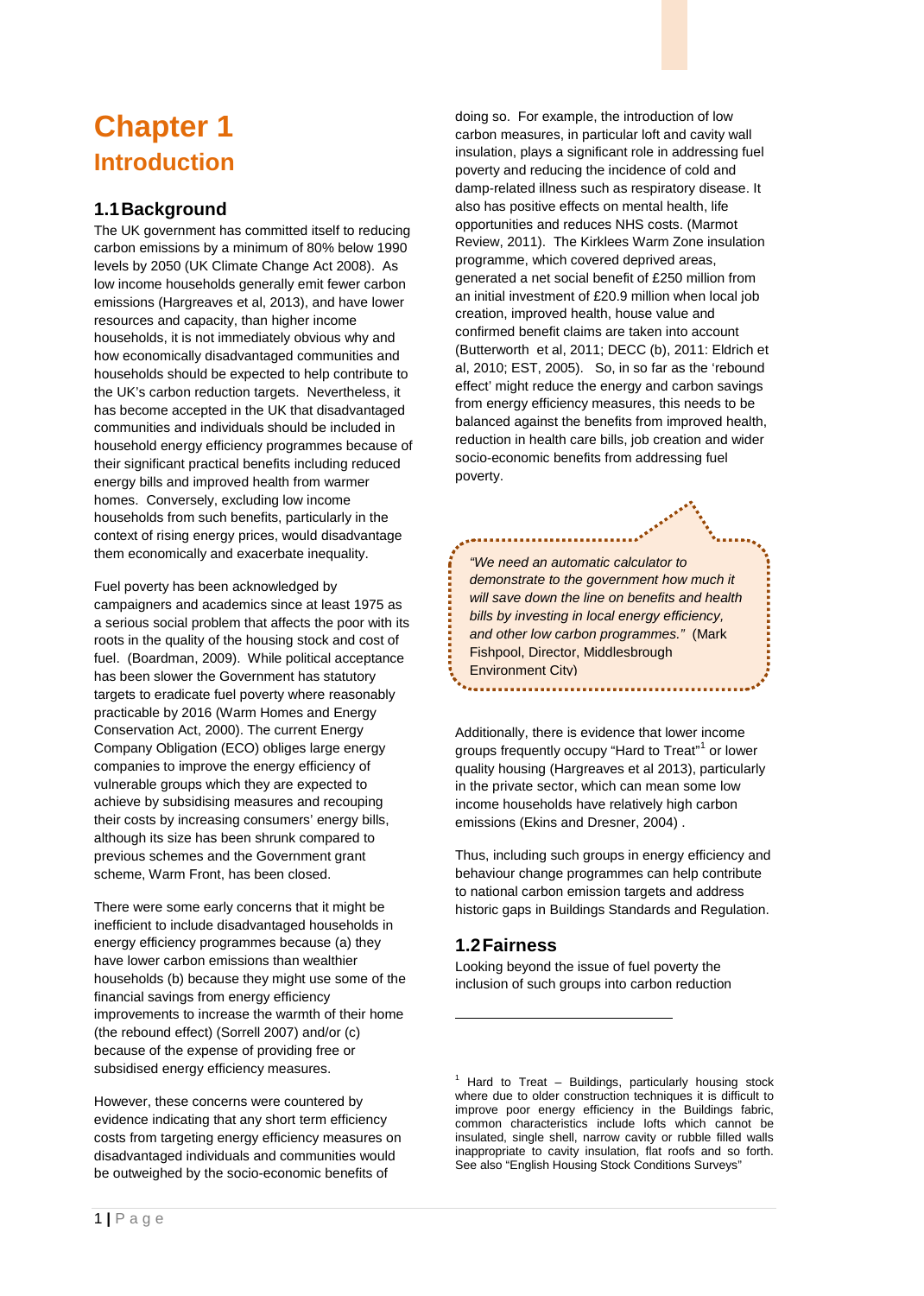programmes can be seen as a fundamental part of achieving social and economic justice. The academic literature indicates that there are two main benchmarks of fairness, or justice, that policies and programme should meet:

- Procedural justice: this refers to 'who decides' and 'who participates' in decision making processes. In order to be considered 'fair', decision making processes need to provide affected people with:
	- relevant information in a format accessible to them,
	- the opportunity to have their views heard, and,
	- a transparent process by which to get redress if they are adversely affected by decisions.
- Distributive justice: this refers to whether the costs and benefits from a given policy or intervention are distributed fairly between, and within, countries and generations. The international literature on climate justice (Ikeme, 2003) suggests that following criteria should be taken into account to ensure a fair allocation of responsibilities between different countries and organisations for carbon reduction:
	- Responsibility to reduce emissions; based on an individuals or organisations legal duties and/or the amount of carbon emitted i.e the more an individual or organisation emits the greater their responsibility (This is sometimes known as the 'polluter pays' principle)
	- Capacity to reduce emissions; based on individual or organisations' capacity to reduce emissions in a fair and effective way including ability to pay
	- Rights to health (affordable warmth) or protection from environmental harm
	- Efficiency; based on the cost of interventions which are often ultimately borne by tax payers or consumers. $2$

To be considered 'fair', it is also important that policies and programmes address the structural constraints which can prevent people from participating in or benefiting from decision making processes, policies or programmes when allocating rights and responsibilities for carbon mitigation (Bulkeley and Fuller, 2012). These might relate to economic issues (e.g. jobs and incomes), cost and availability of technologies and infrastructures, institutional practices, socio-economic inequalities, power relations, economic growth models, cultural values etc. In practice governments may give greater weight to some of these elements than others.

Ensuring just distribution of costs and benefits carbon reduction policies and programmes is also important for pragmatic and strategic reason as it helps generate political support and reduce public resistance to carbon mitigation policies and programmes (Buell, 2011).

#### **1.3Effectiveness**

As with other policies and programmes, carbon reduction initiatives also need to be assessed in relation to benchmarks of accessibility, effectiveness and sustainability of interventions. As noted above EVALOC data had not been fully analysed at the time of writing so the data we can draw on at this time is partial.

-

might outweigh this higher initial cost. Similarly, although in the short term it might be more expensive in the short term to produce renewable energy than energy from fossil fuels, subsidies create new markets which stimulate innovation and drive down future costs.

-

<span id="page-7-0"></span> $2$  It is important to remember that the cheapest financial option may not always be the most economically efficient once externalities and future generations are taken into account. For example, while it might cost more for a local authority to employ local installers to deliver energy efficiency measures, the benefits of such long term inward investment in terms of local jobs and economic activity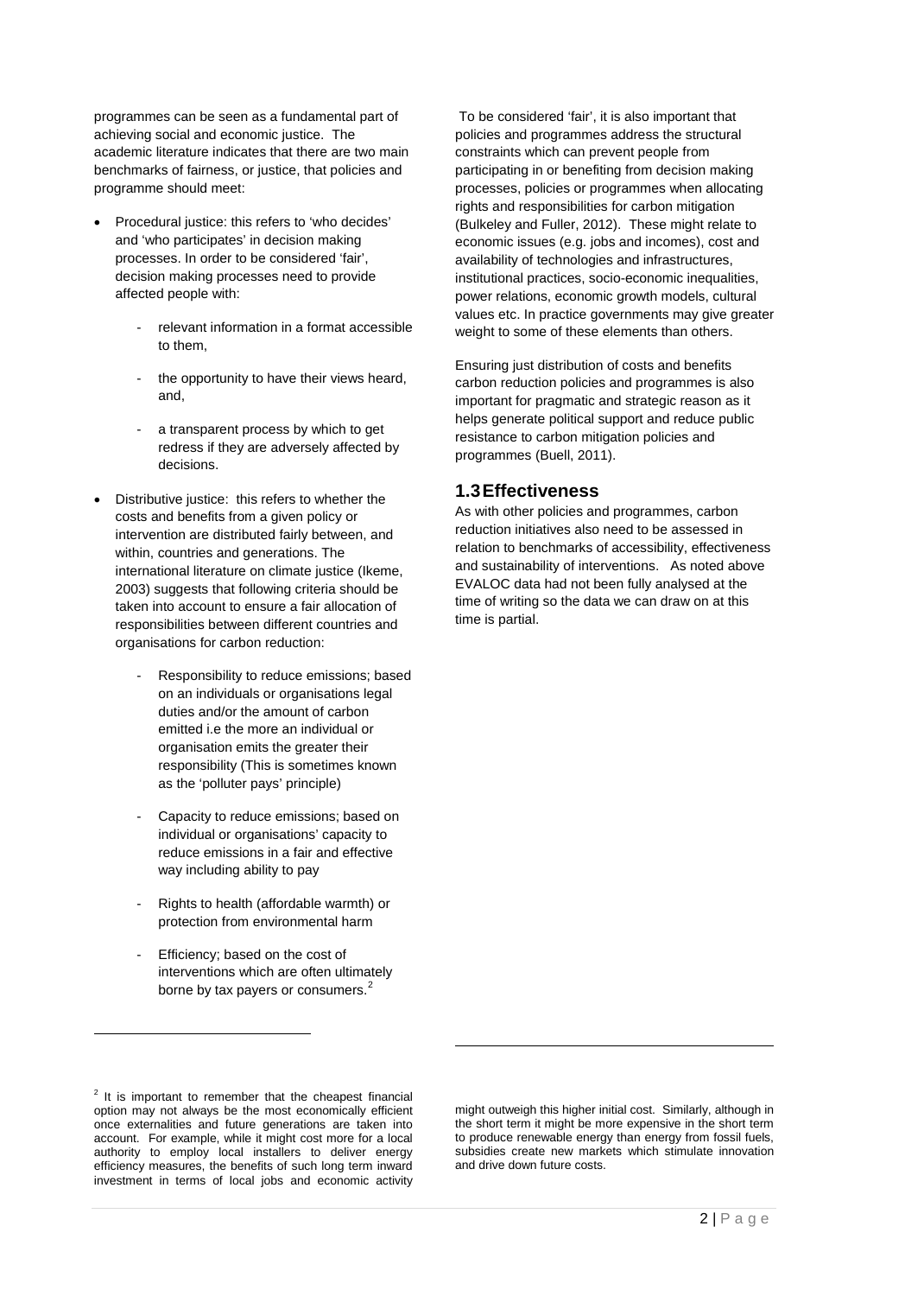## <span id="page-8-0"></span>**Chapter 2 The community context**

We provide a brief overview of the contexts for the four case study communities (Table 1), before turning to look at the design of their strategies and key learning points.

**Easterside** has a population of 3,250 people or 1,328 households and is located approximately three miles from Middlesbrough town centre. It is amongst the top 20% most disadvantaged areas in England. 34% of the housing stock is social housing. It is typical of many estates in Middlesbrough and northern England in terms of housing types.

**Hillhouse in Kirklees** is a neighbourhood of around 768 households close to Huddersfield town centre, which has a very diverse mix of residents, with over 65% from various minority ethnic groups. It is one of the most deprived areas in the UK. It has an unusually high proportion of privately owned and rented hard to treat homes (primarily rubble fill stone terraces c.1800's) and also has a relatively transient population.

*"I've knocked on doors of refugees who were terrified of authority figures (the council) because of their past experiences in another country. It puts 'hard to reach' in a different category – where the sensitivities are multiple and the issues of deprivation are profound."*  (Ruth Sherratt –LCCC Manager Hillhouse Kirklees Council 2010-2013)

**Blacon** is a suburb near Chester and was once the largest social housing estate in Europe. It has approximately 17,500 residents. Two fifths of the area is in the top 10% of disadvantaged area in the UK. At one time it contained one of the largest council housing estates in Europe. There are approximately 17,500 residents with about half of these living in housing association accommodation, a third living in right to buy and 20% in owner occupied housing, plus a small amount of private rented stock.

**Barton in Oxford** is one of most disadvantaged areas in the country. The City Council's own housing stock is classed as non-traditional, prefabricated steel-frame system but already meets the Decent Homes Standard because it was over-clad a few years back. There are around 130 "right-to-buy" homes which not taken up council insulation and

improvement offers, and there is a new development planned for New Barton of 800 new homes. The Council wants to upgrade existing stock and hence avoid creating a social divide.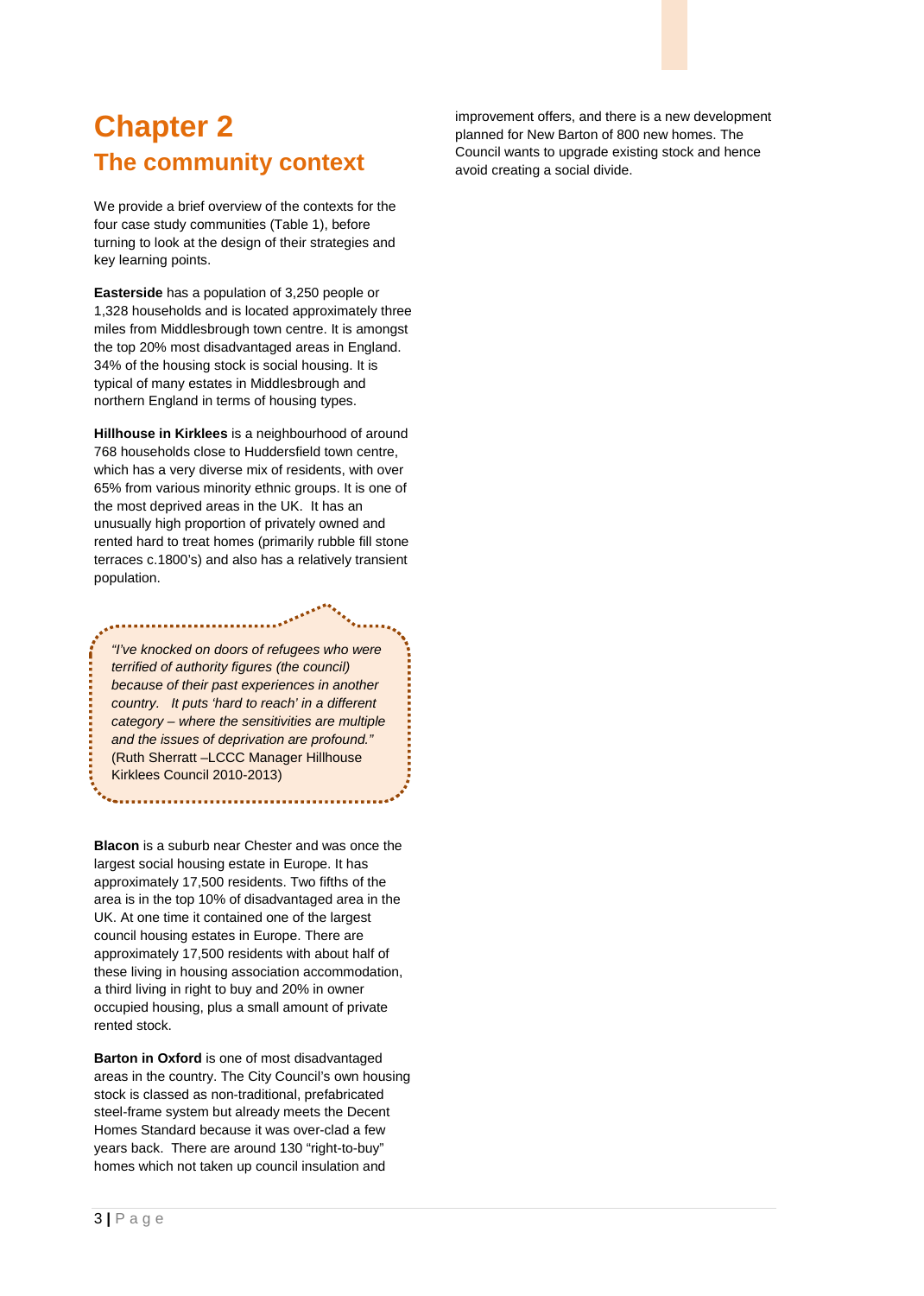| <b>LCC</b>                           | Demography                                            | <b>Roles</b>                                                                                                   | <b>LCC strategy/ interventions</b>                                                                                                                                                                                                                                                                                                                                                                                                                                                                                                                |
|--------------------------------------|-------------------------------------------------------|----------------------------------------------------------------------------------------------------------------|---------------------------------------------------------------------------------------------------------------------------------------------------------------------------------------------------------------------------------------------------------------------------------------------------------------------------------------------------------------------------------------------------------------------------------------------------------------------------------------------------------------------------------------------------|
| <b>Kirklees-</b><br><b>Hillhouse</b> | Dis-advantaged,<br>Urban, Low rise,                   | <b>Local Authority</b><br>led multi-<br>agency<br>approach                                                     | Technical: delivery of free energy efficiency &<br>renewable measures to households; related<br>advice & support on income maximization,<br>landlords, health & safety etc; plus local<br>handyman scheme;<br>Behavioural: provision of free energy displays<br>Related community projects: community owned<br>solar PV on 3 community centres, community<br>events, recycling                                                                                                                                                                    |
| Middlesbrough-<br><b>Easterside</b>  | Dis-advantaged,<br>Suburban                           | Partnership<br>approach<br>between Local<br>Authority, town<br>wide charity<br>(MEC) and<br>local<br>community | Technical: delivery of free energy efficiency &<br>renewable measures to households; plus<br>related advice & support on income<br>maximization, health and safety etc;<br>Behavioural: provision of free energy displays;<br>and training of local energy champions;<br>Related community projects: 2 community<br>wind turbines on local schools & solar PV on<br>community centre; electric car club; LED street<br>lights; local food growing & rain harvesting<br>schemes; helping 3 local schools achieve<br>Green Flag Eco-School standard |
| <b>Blacon</b>                        | $2/5$ dis-<br>advantaged &<br>rest mixed,<br>Suburban | <b>Community led</b>                                                                                           | Technical: small grants and practical advice<br>and support including practical advice and<br>support to help arrange free energy<br>assessments and install simple energy efficient<br>measures<br>Behavioural: free measures conditioned on<br>residents' participation in action learning<br>groups; free energy display monitors; 2<br>demonstration homes<br>Related community projects: regenerating local<br>spaces, promoting cycling, and local recycling<br>enterprises to create local jobs                                            |
| Oxford-Barton                        | Dis-advantaged,<br>Urban                              | Partnership<br>approach<br>between Local<br>Authority, Low<br>Carbon Hub<br>and community<br>group             | Technical: delivery of free energy assessments<br>to households; to be followed by provision of<br>free energy efficiency measures (under ECO)<br>Related community projects: local community<br>group running related community projects<br>including community renewables, low carbon<br>living programme, swap shops, save Barton<br>nature park                                                                                                                                                                                               |

| Table 1. Summary of characteristics of low carbon communities (LCCs) discussed in this report. |  |
|------------------------------------------------------------------------------------------------|--|
|------------------------------------------------------------------------------------------------|--|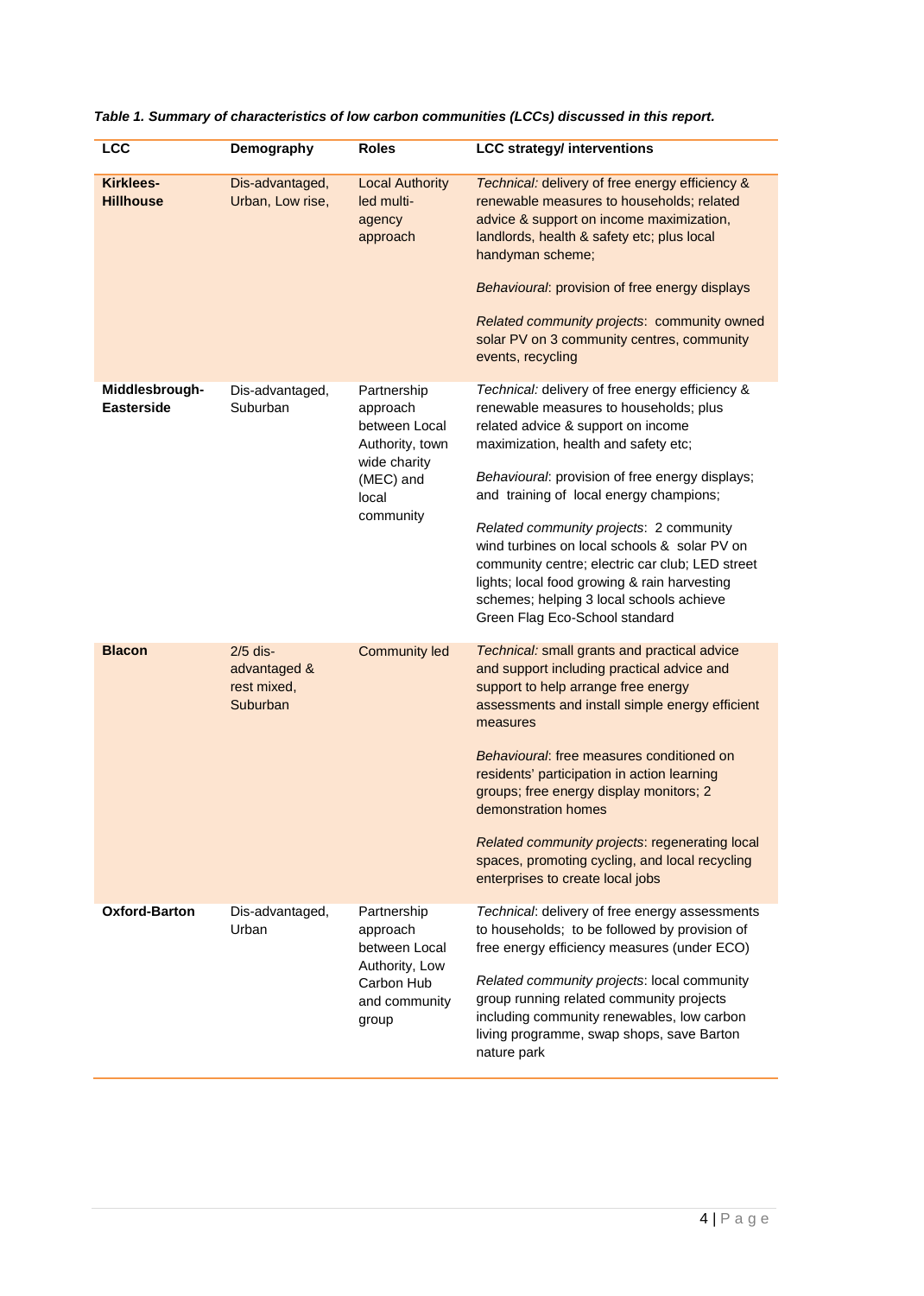## <span id="page-10-0"></span>**Chapter 3 LCC vision, aims and messages**

### **3.1 Outline of LCCs vision, aims and messages**

The case study LCCs see carbon reduction as offering an opportunity to build fairer, more prosperous and sustainable communities, as well as reducing their contribution to climate change. Their primary aims are to address fuel poverty and thus help residents save money on expensive fuel bills and improve their health through warmer homes, with carbon reduction seen as an important but secondary aim. The LCCs seek to achieve this by helping households reduce energy use, increase household energy efficiency, and in some cases generate renewable energy.

The case study LCCs also run other low carbon community projects to improving health and wellbeing. For example: Sustainable Blacon runs projects to regenerate local spaces, promote cycling, and establish local recycling enterprises to create local jobs; Kirklees runs community events for local residents which provide practical advice about state benefits and energy saving, but also help isolated people meet to build trust and relationships; and Eco-Easterside runs 'active travel' projects to increase cycling, local food growing to increase the consumption of fresh vegetables, and waste reduction projects.

In line with their aims and objectives the case study LCCs focus their primary communication messages on the practical benefits carbon reduction projects can generate for local people.

*"What really matters to people is their health, the safety of the area and their income, so going in with a carbon argument is not necessarily the best approach."* (Ruth Sherratt –LCCC Manager Hillhouse Kirklees Council 2010-2013)

However, some of the LCCs also emphasise the wider social and environmental, as well as the practical, value of the interventions. Sustainable Blacon's messages focus on both their community, and climate change and the planet. The Eco-Easterside project uses the One Planet Living messages:

*"'Sustainability' is more than just the environment; it integrates social and economic well-being with improving the local environment and reducing the harmful impacts we have on the community'………. 'As the country goes through a time of economic austerity, at a first glance some people might think that One Planet Living is a luxury that we can't afford … but One Planet Living has a lot to say about looking after household budgets and sustaining* 

*community in the hard times. We can all cut our energy consumption - and save on those energy bills. A lot of things - taking a walk, sharing time with friends, going on a community litter-pick, visiting the library, park or museum - cost little and sustain wellbeing and a sense of community. So, One Planet Living is good for our wallets, our households and our communities. Everyone agrees that there is only one planet Earth to live on, so the sooner we move away from a three planet lifestyle to One Planet Living the sooner we safeguard the planet for future generations."* (Middlesbrough's One Planet Living Sustainability Action Plan, 2011).

*"Carbon reduction projects, and community development, essentially involve the same approach."* (Local resident, Oxford)

### **3.2 Key learning points**

EVALOC shared learning workshops and wider research suggests that:

*Carbon reduction policies and programmes offer an opportunity to generate practical benefits for residents as well as helping reduce carbon emissions.* EVALOC data on the effectiveness and impacts of the LCCs (DECC funded) interventions had not been fully analysed at the time of writing. However, there is emerging evidence from the household interviews and household energy monitoring, with households that have received technical and/or behavioural interventions from the LCCs, of reduced energy use and fuel bills. In houses that have received fabric measures such as cavity wall and loft insulation there is also some emerging evidence of increased comfort levels and enhanced internal environmental conditions in homes.

78% of the EVALOC case study households (that had received a behavioural or technical intervention from the LCCs) stated that they strongly/tend to agree with the statement: the LCC is helping people like me reduce their energy bills; 90% of the same households state that they strongly/tend to agree with the statement: 'the LCC is helping people like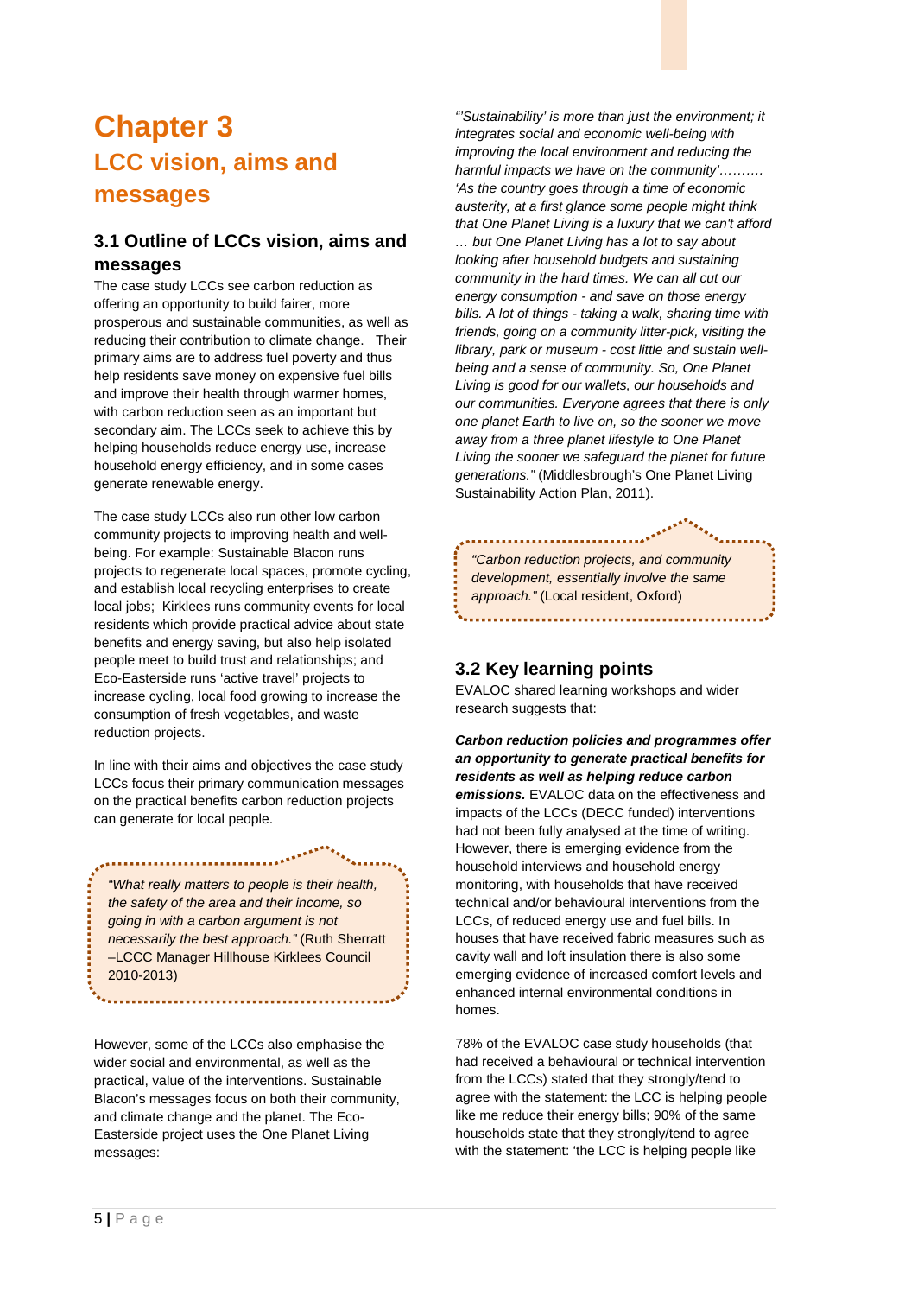me reduce their energy consumption' (EVALOC household interviews, 2012).

Data collected from EVALOC's carbon mapping of a wider sample of households in each LCC also suggests reductions in energy use above national trends. This suggests that LCCs may be having a wider impact than just the 'direct beneficiaries' of the interventions. Community level research shows evidence of wider impacts in some communities such as increased social interaction and pride and increased alternative transport measures being adopted in some communities.

*"The Easterside estate has seen a reduction in local crime over recent years, and Middlesbrough has seen a 75% increase in cycle journeys over the last five years."* (Mark Fishpool, Director, Middlesbrough Environment City)

*While it makes sense for LCCs to focus their primary communication and engagement messages on the positive practical benefits associated with household carbon reduction there is also a value in using secondary messages to emphasise the environmental and social benefits of saving energy and reducing carbon emissions:*

*"There's a judgement that poorer people don't care about climate change – but that's rubbish – they can't afford to care as they have so much else to care about. The difference is between caring and then having the time, wealth and status to then act that out…. I've also worked with wealthy communities, some of whose population care far less…..I've actually had people say why should I care when I can afford it."* (Ruth Sherratt –LCCC Manager Hillhouse Kirklees Council 2010-2013)

*"When we put up the Photovoltaic in Hillhouse it was at the height of the Pakistan floods of 2010 and the community saw a relationship between the two immediately."* (Ruth Sherratt –LCCC Manager Hillhouse Kirklees Council 2010-2013).

*"At the beginning people were just interested in saving money for themselves but once they are educated they begin to understand the right way of going about things and get more concerned about climate change and the environment."* (Blacon, local resident).

Emerging evidence from the first wave of household interviews in Easterside where the LCC uses the One Planet Living messages shows high levels of

concern among respondents about climate change, security of energy supply and energy prices and high levels of motivation to save energy in both the individual households and the wider community. Motivations include not only cost, but also environmental and social, considerations with respondents mentioning: *"Finance, environment and the future"; "Social responsibility", "Because it's helping the environment and I've got a young son who I want, you know, things to be nice for him."* Evidence from research at Eco-Easterside's community events also shows that the majority of people leave feeling more motivated to reduce their energy use. When asked what was the most important thing they learnt at the event many people mentioned practical issues about saving energy but others specifically mentioned *"how the climate is changing", "to look after the planet and yourself", "you can still have fun while being eco-friendly", "that everyone is interested in environmental matters and whether they can do more to help",* and that *"community events are fun and people want change."*

*"You should never write off a community as not interested in climate change because it is disadvantaged. There are people who have no money and a tough life but really get the whole global message as a moral thing….and it offers a big opportunity to do something which can empower people."* (Jennifer Carr, Sustainable Environment officer, Oxford City Council)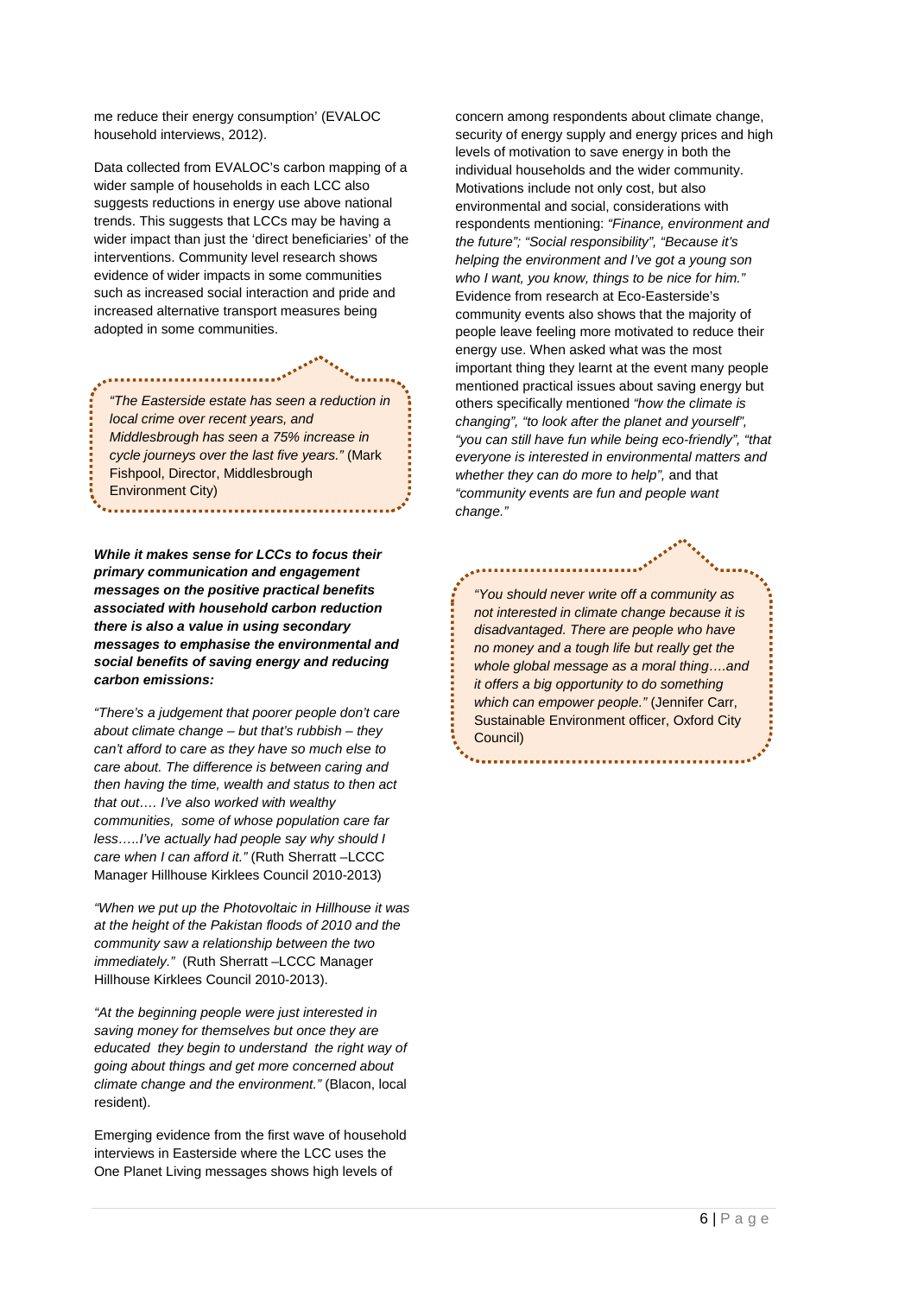### <span id="page-12-0"></span>**Chapter 4 Roles and capacities of local organisations**

### **4.1 Outline of LCCs roles and capacities**

As suggested above different organisations will have different responsibility and capacity to reduce carbon emissions. There is a range of different organisations involved in the different case study LCCs, including local authorities, city-wide not-forprofit organisations and community-led organisations. One common feature is that in each community there is either a partnership, multiagency or collaborative approach between different local organisations. The precise approach adopted depends in part on the roles and capacities of different actors as described below.

In **Easterside** there is a strong community with a long history of neighbourhood action and partnership working. Although residents did not have a track record in household energy reduction/generation per se, they had a willingness to engage in energy initiatives. There is also a strong town-wide environmental charity, Middlesbrough Environment City (MEC) which works closely with the council to deliver environmental goals, and a housing association (Erimus) which owns a large part of the housing stock and has on the ground staff that are trusted by residents and can promote schemes. So in Easterside there is a partnership approach in which (a) the council plays an 'enabling role' and accesses finance, tenders for local installers, and provides legal support; (b) MEC plays the lead 'doing roles', e.g. coordinating the delivery of energy efficiency and renewable measures to residents and providing them with integrated advice, energy training, and free energy display monitors; and (c) Erimus and the community group help MEC engage and motivate households.

*"What made our project work was having a community group there that was already well respected and established so you won't have to do a lot of the convincing of residents – the group can pass the message on."* (Mark Fishpool, Director, MEC, Middlesbrough.)

In **Kirklees-Hillhouse** there was not a formally constituted local community organisation so the project was led by the local authority, which also undertakes a range of 'doing' roles including accessing finance, writing legal and contractual documents, procurement, directly engaging the community by door knocking, negotiating with private landlords, coordinating the delivery of energy efficiency and renewable improvements by private installers, and providing a range of integrated advice and energy display monitors. A local multi-agency group (consisting of councillors, community workers, local service agencies, schools and the local family centre) communicates and champions the project, with support from residents and representatives from community groups, and faith leaders.

In **Blacon**, the project was delivered by staff and volunteers from Sustainable Blacon, a subsidiary of Blacon Community Trust (a charitable company), as the council was not running carbon reduction or fuel poverty programmes in the area. Sustainable Blacon also received some support from paid workers at Blacon Community Trust, and advice from their board which includes council officers and councillors from Cheshire West and Chester Council. The aims of the Blacon Community Trust are to build a better area by involving the community in finding solutions to local problems, and by joined-up working with local authorities, voluntary organisations and residents.

*"The organisation makes it possible, residents make it happen."* (Sustainable Blacon's strap line).

In **Oxford** there are a number of Low Carbon Community Groups (LCCGs) in the city with a track record in encouraging and supporting households to reduce carbon emissions and install community renewables. There is also an Oxfordshire-wide community interest company, called the Low Carbon Hub, which supports communities to develop energy reduction and energy renewable projects. So in Oxford there is a partnership approach in which (a) the local authority plays an 'enabling' role in tendering for installers, helping accessing financing (b) the Low Carbon Hub, leads delivery in some areas and supports LCCGs to deliver in others, and (c) LCCGs either play a direct delivery and/or supportive role depending on their capacity. As **Oxford-Barton** is a disadvantaged area, and the local community association does not have delivery capacity, the Hub played a more active delivery role in the project than in areas of low or medium deprivation in Oxford where LCCGs might be the only delivery agent organisations.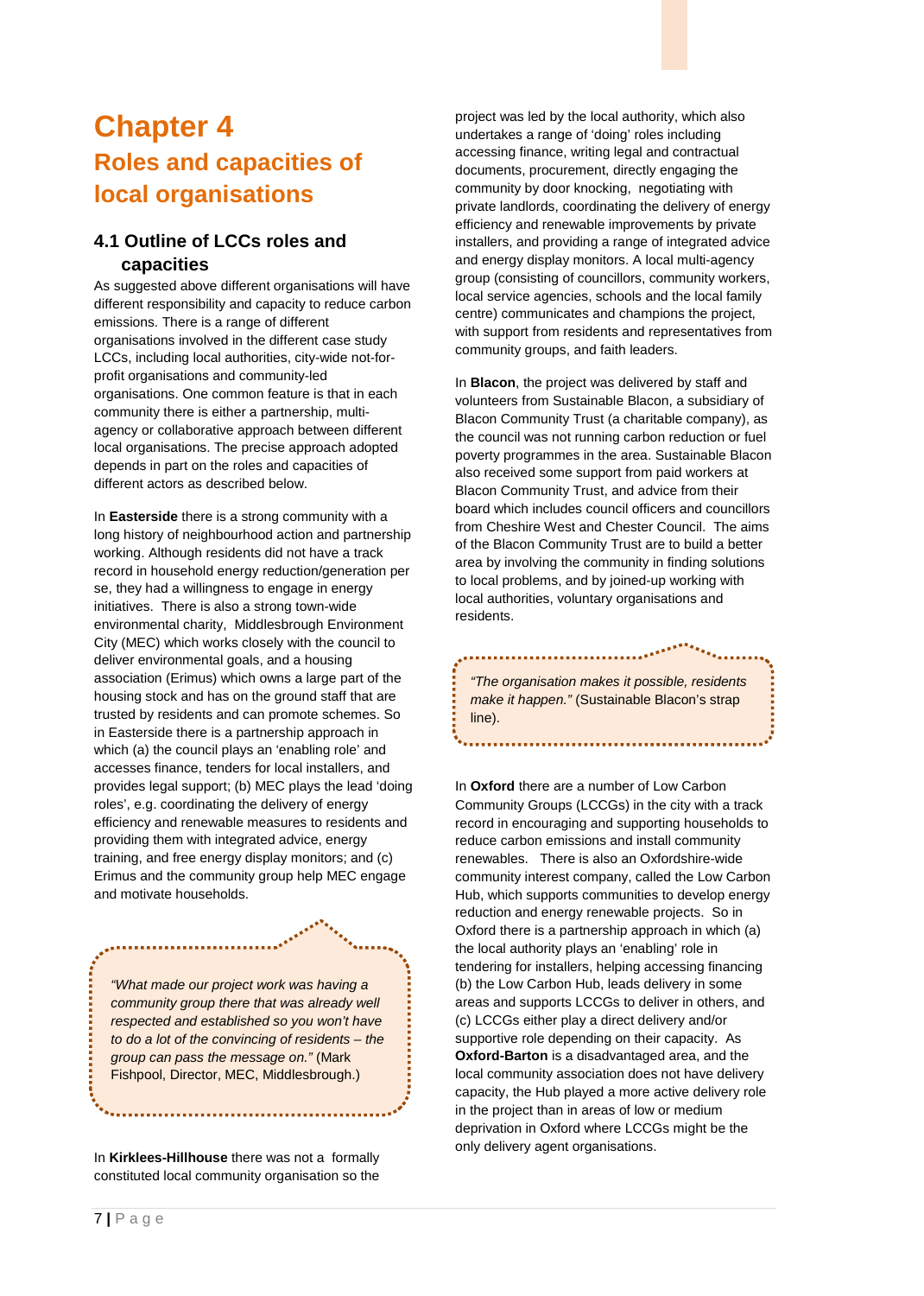#### **4.2 Key learning points**

EVALOC's shared learning workshops and wider research indicates that:

*Local organisations play a wide range of important roles in reducing household energy use and carbon emissions, addressing fuel poverty and improving health.* These include:

- **Downstream roles:** developing innovatory approaches, community engagement, empowering residents, changing energy using behaviours, encouraging the adoption of or delivering low carbon technologies, addressing fuel poverty;
- **Midstream roles:** catalysing and/or collaborating with other local actors; sharing and disseminating innovations and best practice with other LCCGs;
- **Upstream roles:** influencing the local and national policy environment.

#### *Local organisations have varying capacities and competencies to undertake these roles, which is linked in part to funding:*

- *EVALOC Local Authorities* seek to play all these roles to a greater or less extent and feel strongest in in enabling the uptake of low carbon technologies and addressing fuel poverty. In addition, they also play important but often invisible process roles including: convening, leading and coordinating local partnerships or multi agency approaches (Oxford, Kirklees); helping access funds and facilitated cash flow (Middlesbrough Council, Kirklees, Oxford); coordinating city/area wide domestic carbon reduction strategies and installation of low carbon technologies (Kirklees); engaging local residents (Kirklees, Oxford); recommending/badging suppliers and installers (Middlesbrough-Easterside and Kirklees); negotiating with landlords (Kirklees); enforcing existing legislation (Health & Safety, Oxford; Private Sector Landlord obligations Kirklees); providing integrated advice on related issues such as benefits, health and safety etc. (Middlesbrough-Easterside, Kirklees); and organising energy training for front line staff (Middlesbrough-Easterside).
- *City/town wide not-for-profits and/or social enterprises* also play some of these roles in Easterside and Kirklees. Middlesbrough Council has 'sub-contracted' some of its roles to Middlesbrough Environment City (a charity), and Oxford city council has supported the setting up of the Low Carbon Hub (a community interest company) to provide support to community

groups and to deliver some of these roles including coordinating the delivery of low carbon technologies. The motivations appear either to be because these organisations are thought to have a greater knowledge and experience of energy/climate change projects, an ability to engage local communities, and/or ability to attract additional sources of funding.

• *Local community groups* also seek to play all the roles identified above to a greater or lesser extent, Our research shows they feel strongest in innovating, engaging, motivating, and empowering local people to take action, encouraging the uptake of low carbon technologies (and in some cases delivering it), and helping change energy behaviours.

#### *Local organisations have limits:*

- *Local authorities* face increasing resource constraints, and lack statutory duties to reduce carbon emissions outside their own estate. Fuel poverty programmes, where they exist, are prioritised in the most deprived areas first leaving a vacuum for the pockets of low income people living in higher income areas. Also, residents may not value or use low carbon technologies effectively when they are provided free or without their active participation, yet resource constraints mean it is difficult for local authorities to prioritise the time-intensive behavioural interventions needed to maximise energy savings and hence achieve sustainable changes in energy use.
- *City-wide not-for-profits* are not representative of, or directly accountable to, the electorate, so their activities might not reflect public priorities, and might weaken local representative democracy.
- *Community groups* lack core funding and hence rely largely on volunteers to undertake their roles. This means they have an uneven spread, capacity and reach and it can be difficult for them to carry out certain roles. For example, while some of the EVALOC low carbon community groups have sought to design inclusive domestic carbon reduction strategies they lack the capacity and resources to coordinate the delivery/installation of measures to people's homes. This is important to ensure that low income and vulnerable groups can access and benefit from them but involves time intensive outreach and skills that LCCGs often do not have. Additionally, community groups are unlikely to have the mandate, resources or skills to directly address residents' related concerns/issues such as benefits, health and safety, negotiations with landlords, legal and administration issues, which are anyway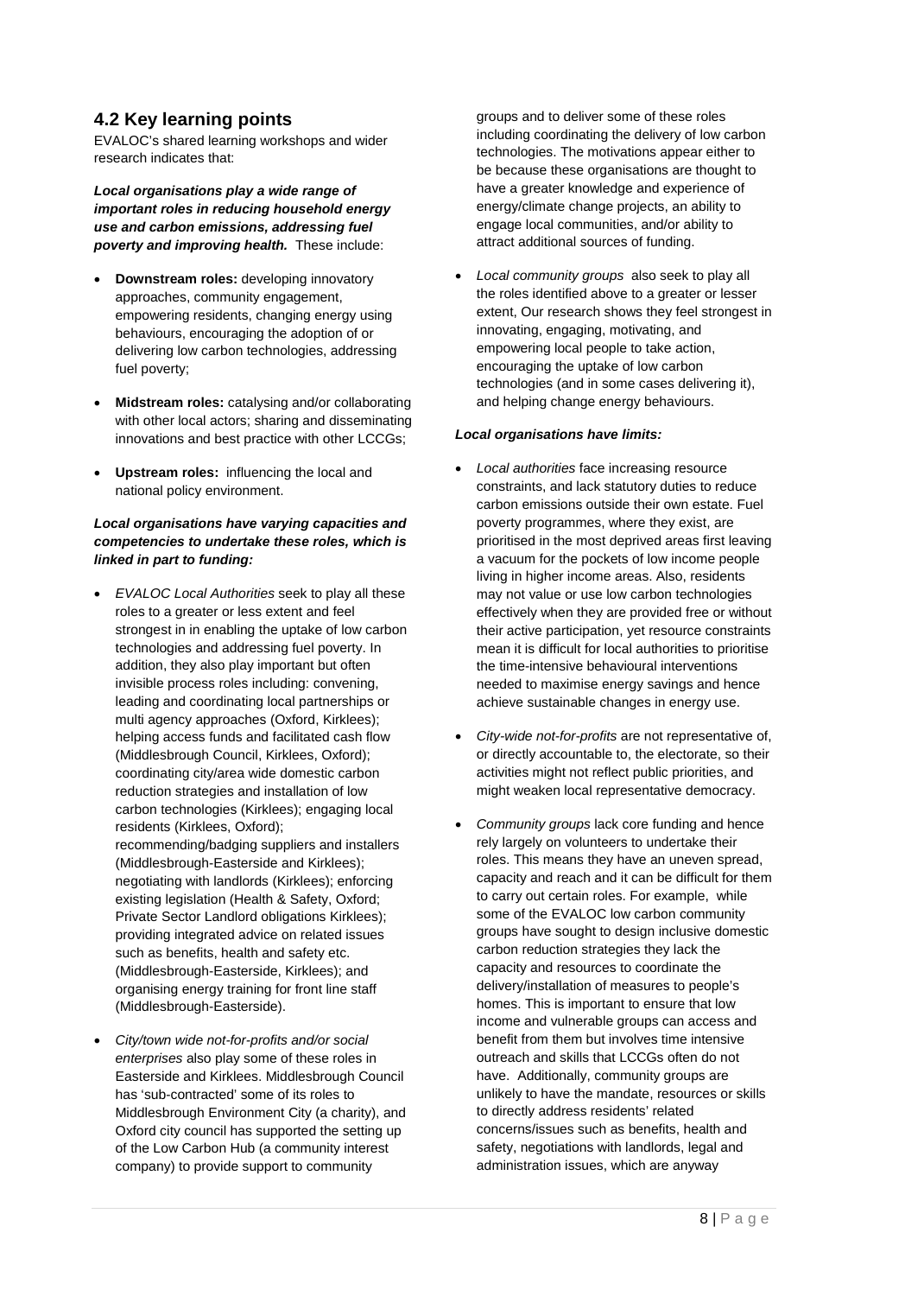arguably better carried out by the local authority and relevant agencies. Moreover, it is also difficult for locally based community groups to achieve the efficiencies and/or economies of scale that city wide organisations can e.g. in tendering for installers or coordinating delivery/installation to local households at scale (Edrich et al 2010).

*Local partnership approaches can help increase the scale and reach of energy efficiency or renewable programmes by combining the strengths of Local Authorities, LCCGs and not for profit organisations.* However, these benefits are not automatic and must be worked for. Participants in an EVALOC shared learning workshop on Partnership Working (LCCN, January 2011, Oxford) outlined the following ingredients as important for successful partnerships:

- a supportive and equitable policy environment (see section 8 below);
- strong community groups with a track record in energy interventions and/or willingness to engage in new initiatives and/or multi-agency approaches or investment in community development;
- councils that are motivated to act on climate change and prepared to take risks in exploring new partnership approaches;
- local organisations to support community groups and/or deliver direct interventions with households.

Participants also suggested a number of operational criteria for successful partnership working including: clear value added from working together; a credible shared vision; clarity about roles, responsibilities and lines of accountability to people not at the table; mutual understanding and respect between partners e.g. community groups funded as equal partners rather than seen as cheap delivery agents; competence and delivery; a clear structure and timetable.

Wider research on partnerships suggests that LCCGs need to be aware of and manage potential risks of partnership working e.g. not being taken seriously by the council, council being risk-averse and not being open, working to others' agendas, or being diverted from their grassroots work. (See for example Geddes, 2006).

*Local organisations are constrained by structural influences on energy use.* These include limitations of or gaps in the national policy framework and financial incentive structure, technologies & infrastructures, as well as socio-

economic structures, cultural values, and wider economic policy.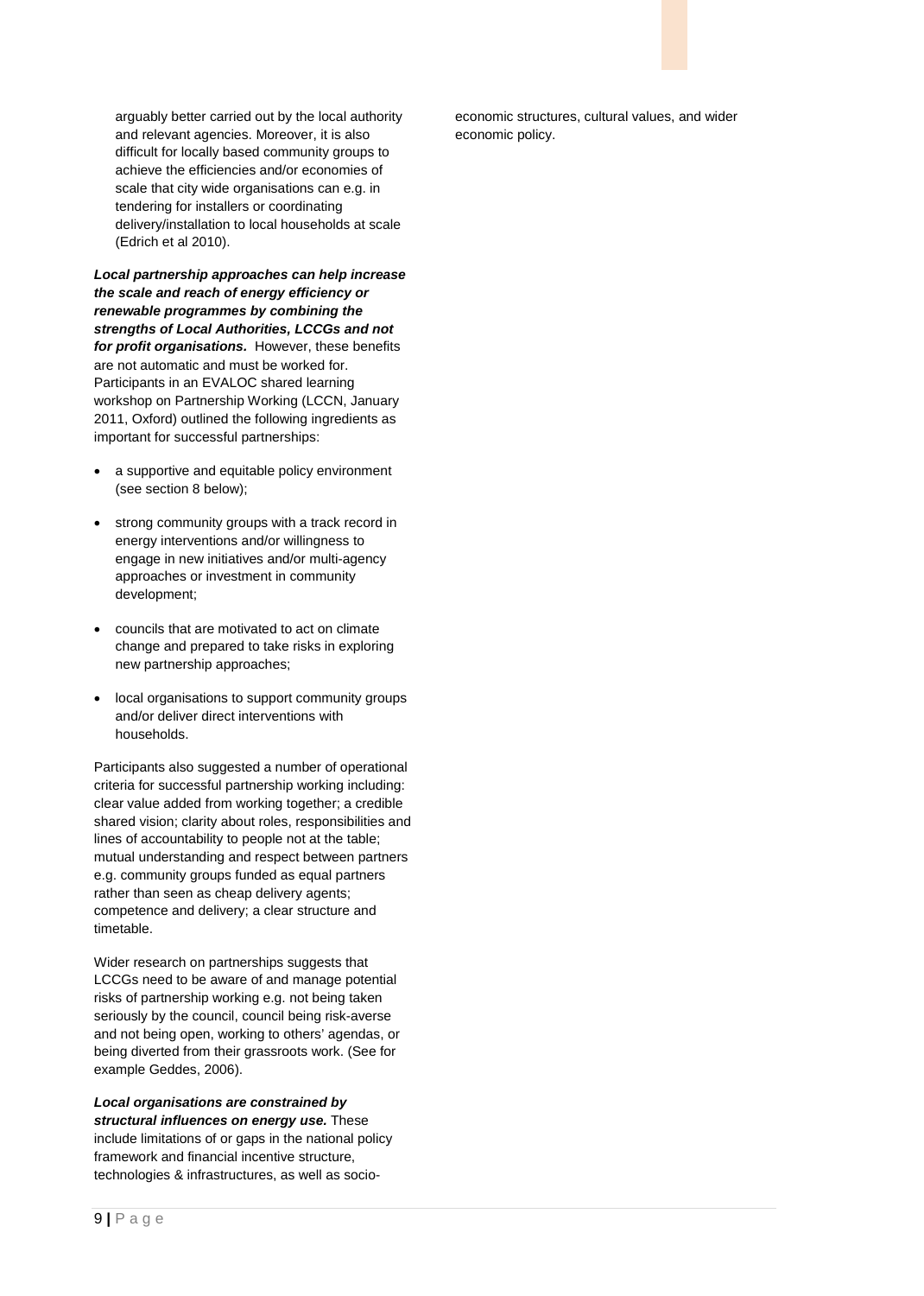### <span id="page-15-0"></span>**Chapter 5 Household carbon reduction strategies**

*"Take a risk, aim high, stop thinking of obstacles…because if you make some difference at all it's worth it."* (Ruth Sherratt –LCCC Manager Hillhouse Kirklees Council 2010-2013)

### **5.1 Outline of LCC household carbon reduction strategies**

As noted above, the LCCs carry out a range of domestic and community carbon reduction initiatives which also involve reducing fuel poverty, improving health, and generating other local benefits.

*Community Engagement:* In **Easterside, Kirklees-Hillhouse** and **Oxford-Barton**, door knocking was an important engagement method. In each case the involvement of the council was seen as important in gaining residents' trust both by 'branding' initiatives and door knocking. Local residents and community volunteers also helped identify and contact people in some cases. In **Blacon**, project workers identified 150 participants through community networks, friends and family

Gaining the support of local 'champions' – councillors, religious leaders, community organisations, and community workers – was also seen as important in all cases. Local community events, Schools, Sure Start Centres, churches, and other groups including the University of the Third Age and the Women's Institute were all mentioned as useful places to engage people. These forms of engagement were accompanied by publicity such as radio interviews, letters, leaflets and community events.

All the four LCCs offered financial incentives of one kind or another (see below) to motivate residents to engage in household energy efficiency and/or renewable projects.

*Household energy saving assessments:* In **Easterside** and **Kirklees-Hillhouse** the local authorities contracted local installers and the Kirklees Energy Saving Trust Advice Centre respectively to do free energy assessments for residents. In **Blacon**, the 150 participants in the Blacon Energy Management Programme (BEMP) were given free energy assessments by the project team. In **Oxford-Barton** 119 free energy assessments were carried out by community assessors from the 188 households initially recruited.

*Household energy saving measures (Table 2):* In **Kirklees** the local authority and in **Easterside** Middlesbrough Environment City (a charity) coordinated the installation of free energy efficiency measures and renewables to residents. Kirklees Council used LCCC funding to pilot the installation of renewable measures to 54 households in Hillhouse including many privately rented properties. (It had previously provided insulation to 51,000 homes under its previous Warm Zone programme). The Eco-Easterside project used LCC funding to provide renewable measures to 20 households (MEC had previously fitted 1000 households on benefits with loft and cavity wall insulation and provided insulation measures to 354 households who were just above the benefit line). In **Blacon**, the 150 householders participating in the BEMP were offered up to £2,000 of energy efficiency improvements which may be anything from an energy efficient fridge to the installation of internal solid wall insulation with the measures coordinated by BEMP project staff (See below). In **Oxford-Barton** residents will be able offered free or subsidised energy efficiency measures under the Energy Company Obligation from an installer badged by Oxford City Council and the Low Carbon Hub.

*"For every person you stop going through the humiliation of not coping with their bills [through energy efficiency measures], you make their lives a bit less chaotic, and they stand more of a chance of sorting out work, looking after this kids, keeping on top of their house.. most people who are not very well off tend to shop in their local area as they can't afford big journeys so for every penny you save them it's inward investment into the local area."* (Ruth Sherratt –LCCC Manager Hillhouse Kirklees Council 2010- 2013).

*Basic energy advice:* All the LCCs provided some basic advice to residents about energy saving, energy tariffs, and how to use low carbon technologies. In **Easterside**, and in Middlesbrough more widely, MEC has arranged energy saving training to all front line and council agency staff (e.g. front line health staff, community workers, liaison staff in housing associations and front line council staff, plus other workers visiting residents in their homes or in community venues). In **Blacon** a staff member of Sustainable Blacon coordinated volunteers who provided practical advice, encouragement and support to households about using their energy display monitors, arranging a home energy assessment, switching energy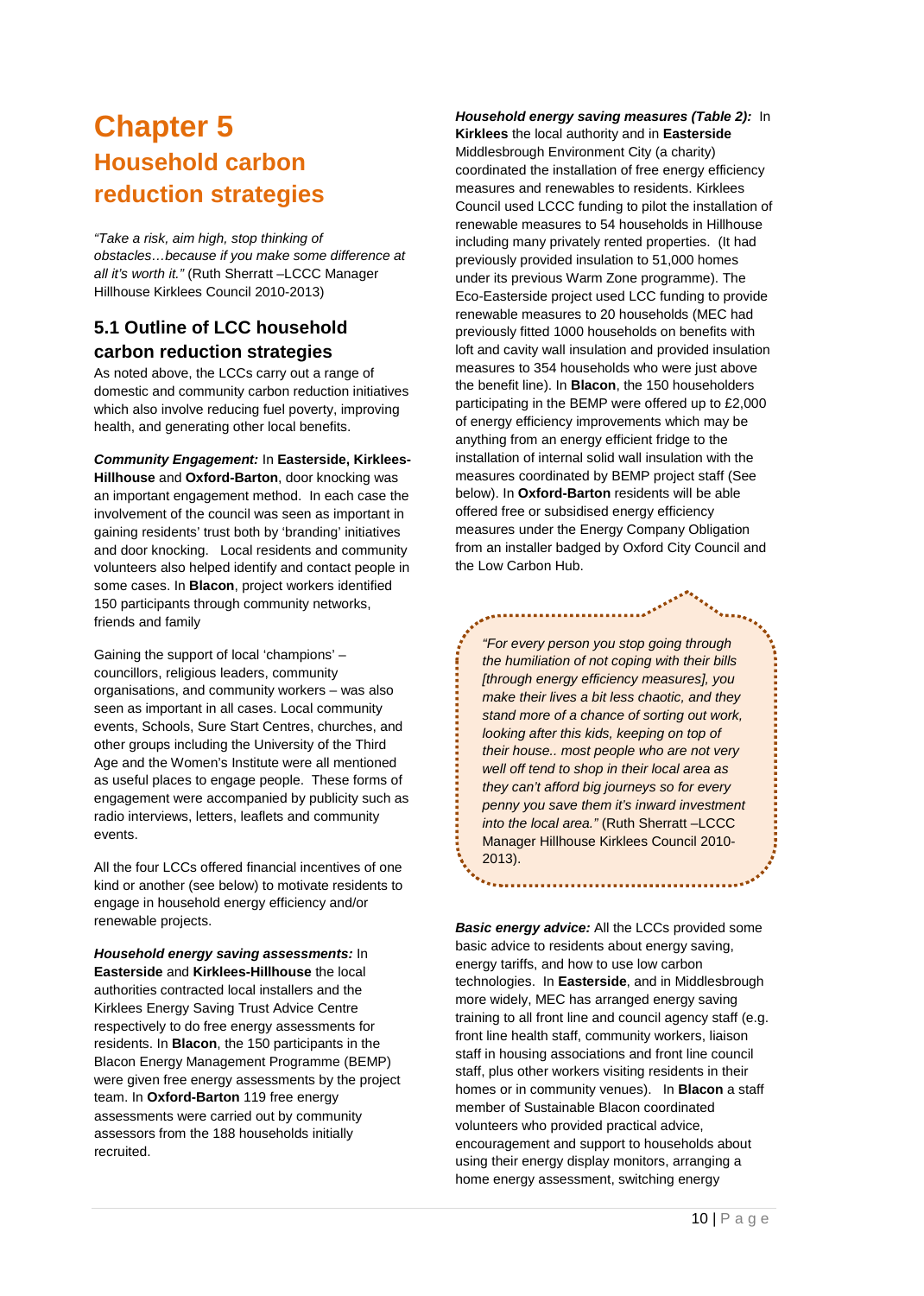suppliers, and the fitting of simple measures such as draught proofing, power-down plugs and low energy light bulbs.. In **Kirklees** all private sector homes in Hillhouse ward were initially visited by a member of staff from the local Energy Saving Trust Advice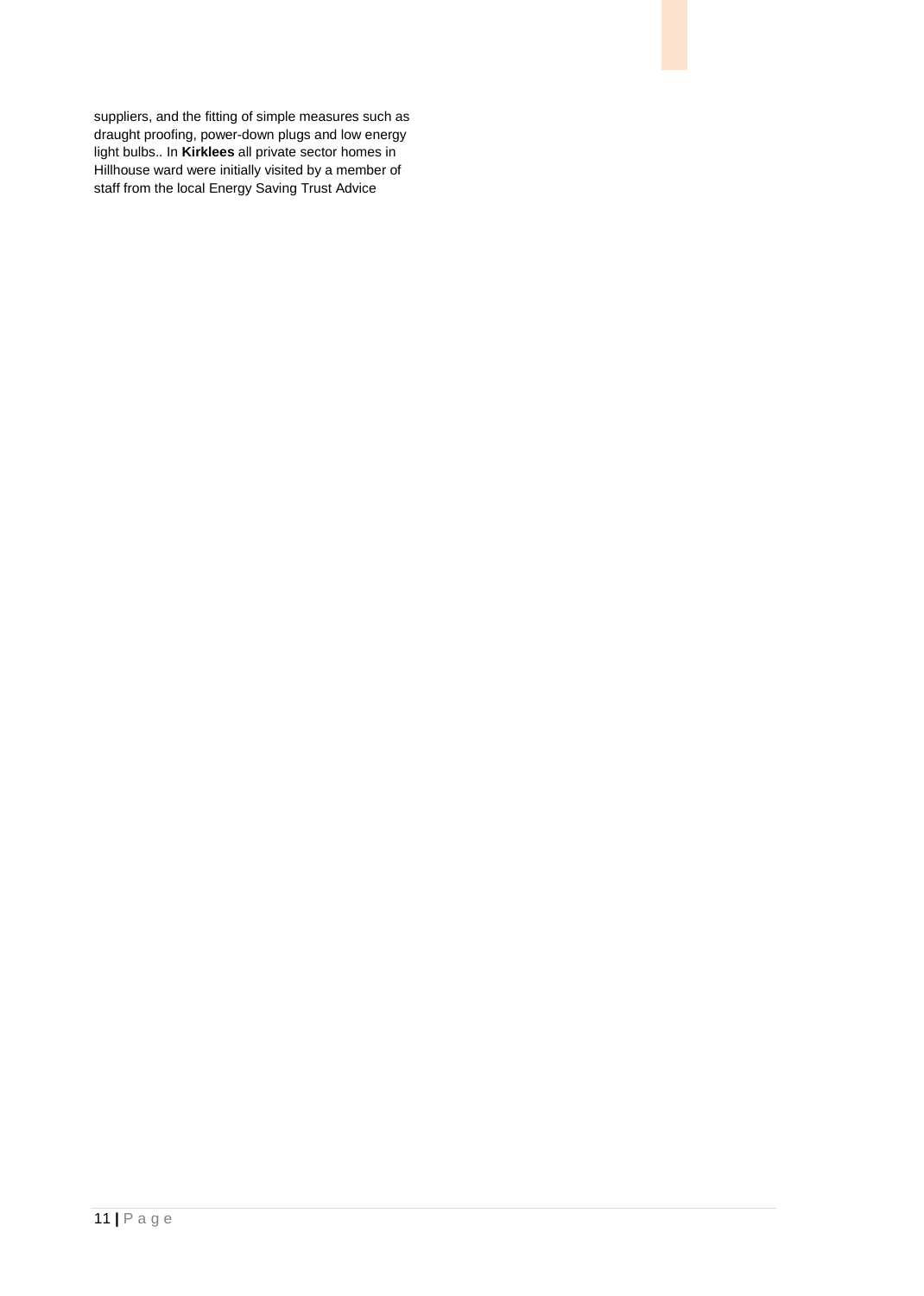| <b>Community</b>                    | <b>Previous measures</b>                                                                                 | <b>LCC funded measures</b>                                                                                                      |
|-------------------------------------|----------------------------------------------------------------------------------------------------------|---------------------------------------------------------------------------------------------------------------------------------|
| <b>Kirklees-Hillhouse</b>           | Free insulation of 51,000 under<br>Kirklees Warm Zone programme<br>including Hillhouse                   | Free energy assessments and installation of<br>free solar PV on 54 households                                                   |
| Middlesbrough-<br><b>Easterside</b> | Free insulation for 1000<br>households on benefits, and 354<br>households just above the<br>benefit line | Free energy assessments and installation of<br>free solar PV, solar hot water and/or air-<br>source heat pumps to 20 households |
| <b>Blacon</b>                       | Unknown                                                                                                  | Free energy assessments and £2,000 grants<br>for energy efficiency improvements                                                 |
| <b>Oxford -Barton</b>               | Right to buy which had not taken<br>up previous council insulation<br>offer                              | 119 free energy assessments carried out<br>(Will be followed by delivery of energy<br>efficiency measures)                      |

*Table 2. Summary of technical measures provided by LCCs to households*

Centre (ESTAC) Team, who provided occupants with free and independent one-to-one practical advice. Some further advice then came via a Handyman scheme set up with Future Jobs Funding, which trained local long-term unemployed people to work alongside paid council and charitable sector personnel, to offer draught proofing & tailored energy advice. Kirklees Council staff also helped private tenants obtain permission from landlords for improvements. Additionally, simple basic advice about energy savings, energy bills and tariff switching is made available to residents at community events. In **Oxford-Barton** the assessors gave advice on no-cost and low-cost measures during the assessment itself – a lot of which were acted on straightaway.

*"We used energy saving games and quizzes with lots of pictures to ensure messages were simple, doable fun and not language prohibitive."* (Ruth Sherratt –LCCC Manager Hillhouse Kirklees Council 2010-2013).

*"The Sure Start Centres and local schools are a good place. The women who attended like something different and love it if anyone can save them on domestic bills –so I have given cooking demonstrations to show them how to save money by cutting vegetables smaller and using less water and a lid on the pan to both ensure they cook faster and less nutrients are lost."* (Ruth Sherratt –LCCC Manager Hillhouse Kirklees Council 2010-2013).

*Joined-up working, related advice and cross referral systems:* Both MEC in **Easterside** and **Kirklees** Council in Hillhouse provide integrated advice and a referral system to residents on a range of related issues such as benefits, health and safety, fuel bills, jobs, and training courses.

*Behaviour change/social learning:* In addition to providing basic energy advice, some of the LCCs involved residents in other processes to help them change (energy-using) behaviours. All the projects provided local residents with display monitors to help raise awareness of energy use although with varying uptake and support.

*"Would you believe it … it was seeing how much energy my kettle actually used when I switched on the energy display monitor, and how much that cost, that got me hooked. I then took it [the monitor] to work to show them. …and I'm now a volunteer."* (Blacon, local resident).

..................................

In **Easterside**, the twenty householders who received energy efficiency and renewable measures from the DECC funding were required to attend an Open College Network training course and act as Community Environmental Champions. In **Blacon**, the free energy saving improvements were conditioned on residents participating in monthly meetings (on water, food waste, electricity, white goods, insulation) and recording monthly energy usage. The higher their participation, the higher the value of the energy saving improvements they received at the end of the project. Residents were also taken on a visit to two local demonstration houses (1 social rented & 1 owned) and to the Centre for Alternative Technology at Machynlleth.

*Community owned renewables:* In **Easterside, Kirklees** and **Oxford-Barton** the LCCs all used government grant funding to install renewables on individual households and community buildings. There are agreements with householders and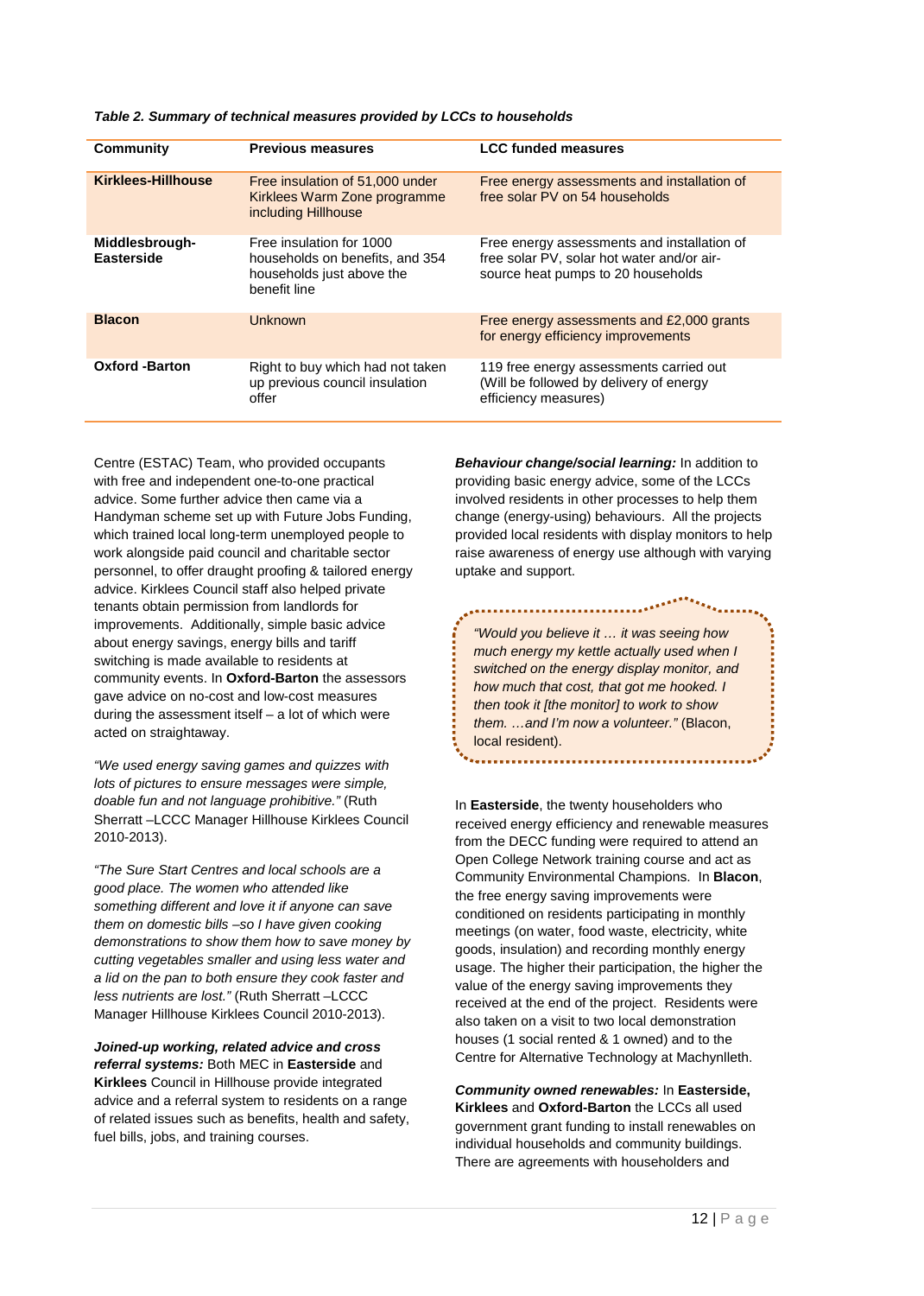building owners that the FiT is donated to a community fund. This then creates an income that be invested in further carbon cutting projects in the community.

#### **5.2 Key learning points**

EVALOC learning from workshops and wider research suggests that:

*The coordinated area-wide delivery of subsidised energy efficiency and renewable measures is needed help ensure that disadvantaged* 

*households can access and benefit from them.* The case study LCCs felt that it was important for the Local Authority (or delegated city wide body) to coordinate the delivery of free measures to households, rather than expect households to organise and pay for them themselves, a finding which is supported by wider evidence (Boardman, 2009). As one council officer in Kirklees said:

*"If we [the council] had not done this project, there was no way the householders would have installed renewable energy or likely energy efficiency measures. Many are unable to access the information and grants that are available to them primarily due to language or comprehension barriers. Because we took it straight to them it made it much easier for them."* (Officer, Kirklees Council 2010- 2013).

*Technical measures need to be accompanied by complementary interventions to help widen access and maximise energy savings.* LCCs in the shared learning workshops cited the need for the following measures to complement technical interventions (EVALOC shared learning workshop on partnership, January 2011):

- Engaging residents via door-knocking ;
- Motivating people by helping them see and access the practical benefits from low carbon lifestyles;
- Handholding through the process e.g. form filling;
- Building trust with, and getting consent from, social and private landlords;
- Provision of integrated advice from front line staff about (a) saving energy (b) maximising income through energy tariffs switching, benefits, jobs advice, training (c) advice on health and safety;
- Conditioning the provision of measures on residents participation in training or action learning groups;
- Use of multi-lingual representatives to convey messages in multi-ethnic communities.

*"We tried selling the [renewables] project to people's landlords as an opportunity. We explained they did not have to agree to have them but if they do their Energy Display Certificates will improve, it will be more likely that their tenants will be able to pay their rent [because of savings on electricity bills, and it's a good way of helping tenants feel part of the community and then they might stay longer."* (Ruth Sherratt –LCCC Manager Hillhouse Kirklees Council 2010-2013).

EVALOC research suggests that in some of the disadvantaged communities the combination of resource constraints, and the time involved in coordinating the delivery of technical measures, can detract LCCs from complementary behavioural or social learning interventions. Yet wider evidence suggests that behaviour change is needed to maximise energy savings and ensure sustainable changes (Schipper et al. 1989; Janda, K , 2009).

Also, the emerging evidence from across the six LCCs data also suggests that there remains a potential gap between 'intent' and 'outcome' linked to lack of knowledge and understanding of occupants about how to use the technologies and the lack of on-going maintenance by installers and residents, among other issues . Such a gap is common to other energy interventions and highlights the need for the provision of appropriate resourcing, infrastructure, training and support for LCCs.

*Resource constraints may mean there is limited support for disadvantaged people living in higher income areas.* As noted above, scarce resources mean that local authorities are unlikely to be able to prioritise fuel poverty programmes in areas of medium or high income in the short to medium term, even though there may be hidden pockets of deprivation. Community groups might emerge in some communities to fill the vacuum but as noted above may not have the resources and capacity to ensure that disadvantaged residents are able to access energy efficiency measures.

*"What worries me is that in areas of medium or low deprivation, where there are only community groups working we might end up with growing inequality because they are mainly voluntary they don't often have the capacity to coordinate the delivery of free energy efficient measures to people's homes or to do benefit checks etc. I don't want to take resources from deprived areas but there are also pockets of disadvantage in these communities so you need at least a minimum of joined up working between community groups and front line agencies."* (Oxford resident).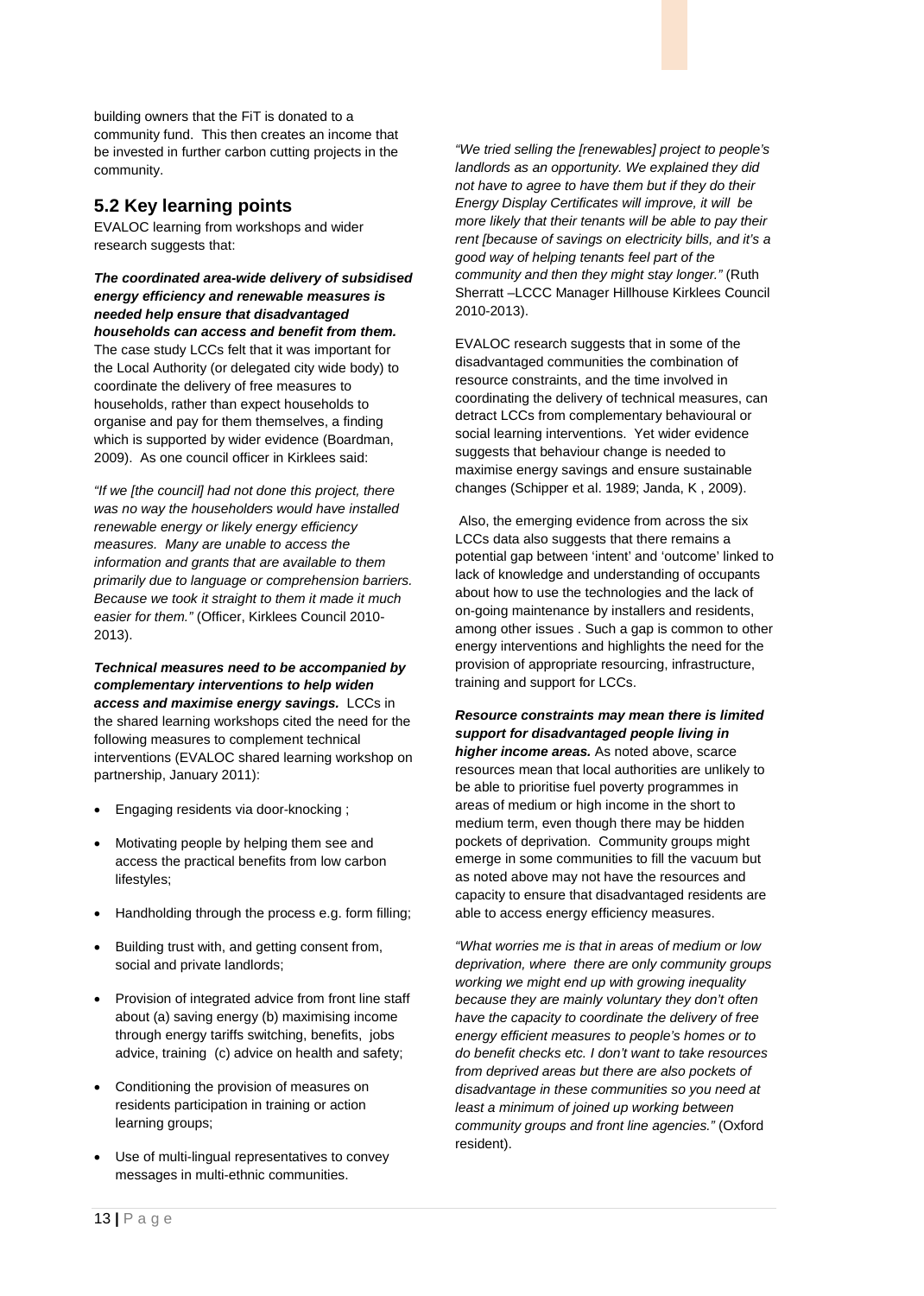Learning from carbon reduction initiatives within communities of disadvantage suggest that a crossreferral system between the council, other front line agencies and community groups might help increase access, as well as training in basic energy advice for relevant front line agency workers and community groups. Prompted by representations from community groups working in West Oxford, a middle income area, Oxford City Council has recently applied for and received funding from the Department of Health to establish a Community Connection Scheme. The scheme funds 'trusted' community groups to identify and contact vulnerable and elderly people in their neighbourhoods and link them to local authorities and other relevant agencies for advice about benefits and fuel bills, fuel vouchers, insulation, draught proofing etc.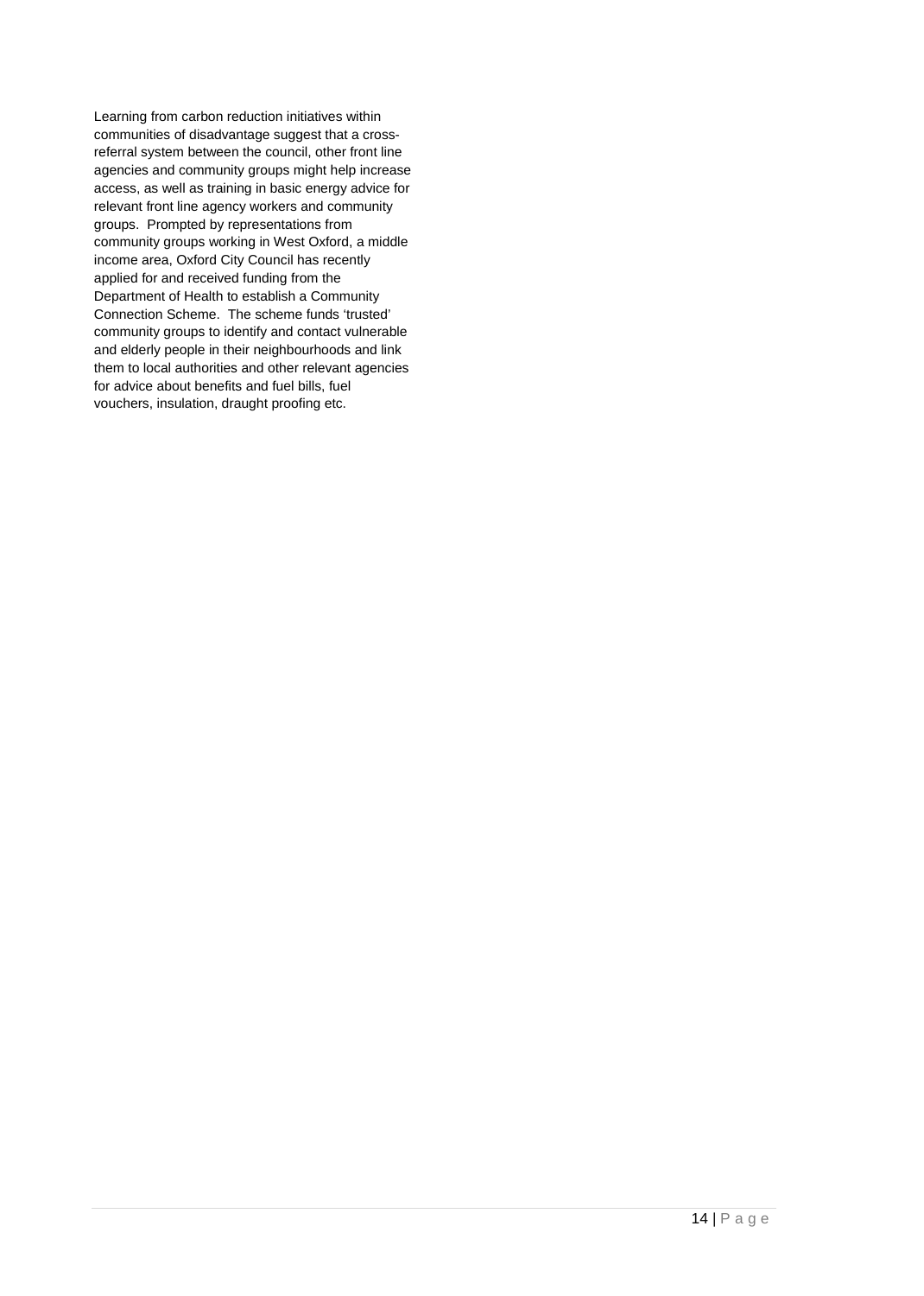## <span id="page-20-0"></span>**Chapter 6 Community participation and development**

#### **6.1 Outline of LCC approaches**

All four LCCs have sought to involve community groups and individual residents in their projects, to a greater or lesser extent. In **Easterside** there was a long relationship of trust between the council, MEC, Registered Social Landlords and the local community through the neighbourhood partnership, so local residents were able to be closely involved in project selection, design, implementation and as beneficiaries. In addition as noted above, the delivery and installation of free energy efficiency and renewable measures to households was also conditional on people becoming energy champions and undergoing an energy training course. In **Blacon**, residents were initially involved mainly as beneficiaries rather than in project design, but the £2000 energy efficiency grants offered to them were conditional on their participation in regular meetings. As a result, some have become active and are beginning to take on leadership roles. The **Oxford-Barton** Project was initially suggested at a working group meeting of Low Carbon Oxford partners, which includes community groups. A community group, Low Carbon Barton, has become a key part of the Barton project, which was launched at an annual community event - the 'Barton Bash'. In **Kirklees**, there were no formally constituted community organisations, and whilst residents were not closely involved in overall design or implementation of the projects, they were closely consulted both as potential 'beneficiaries and as 'critical friends':

*'When we first sent householders the necessary paperwork to sign regarding the PV installations only a handful completed it. Although they were keen to be involved, the paperwork acted as an obstacle as they were concerned about what they were signing up to and the longer term implications. It was only after personal visits from the project manager and a local councillor who spent lots of individual time talking through all their questions that many householders felt confident enough to sign….This involved weekend and evening working… spending time dangling babies on your knees and listening to peoples thoughts and concerns about very wide ranging issues… The local councillor acted as a translators...If you get into this mind set hard to reach are not hard to reach anymore and the benefits are incredible but sadly there is rarely the resource to do this'.* (Ruth Sherratt –LCCC Manager Hillhouse Kirklees Council 2010-2013).

**Kirklees** Council also wants to increase residents' involvement through local community events, and plans to set up a community panel to help decide on the use of the Feed in Tariff. However, national austerity measures mean that budgets for local authority activities that have no statutory underpinning, such as community participation (as opposed to consultation), are under threat.

#### **6.2 Key learning points**

*Resident participation can strengthen understanding, motivation and capacity to reduce energy use and carbon emissions.* EVALOC research suggests, people may not value low carbon interventions, or use them efficiently, if they have not been actively involved in some way, or received training. It is therefore worth investing time, effort and money in strengthening local trust, participation and involvement in local low carbon initiatives. This might require initial investment in community development and efforts to address barriers to participation (such as time, language, skills, agency, identity issue).

#### *As a bottom line, LCCs need to ensure that they are transparent and accountable to local residents about carbon reduction programmes.*

This means providing clear information to all residents about eligibility and allowing opportunities for people to comment on or seek redress about the programmes.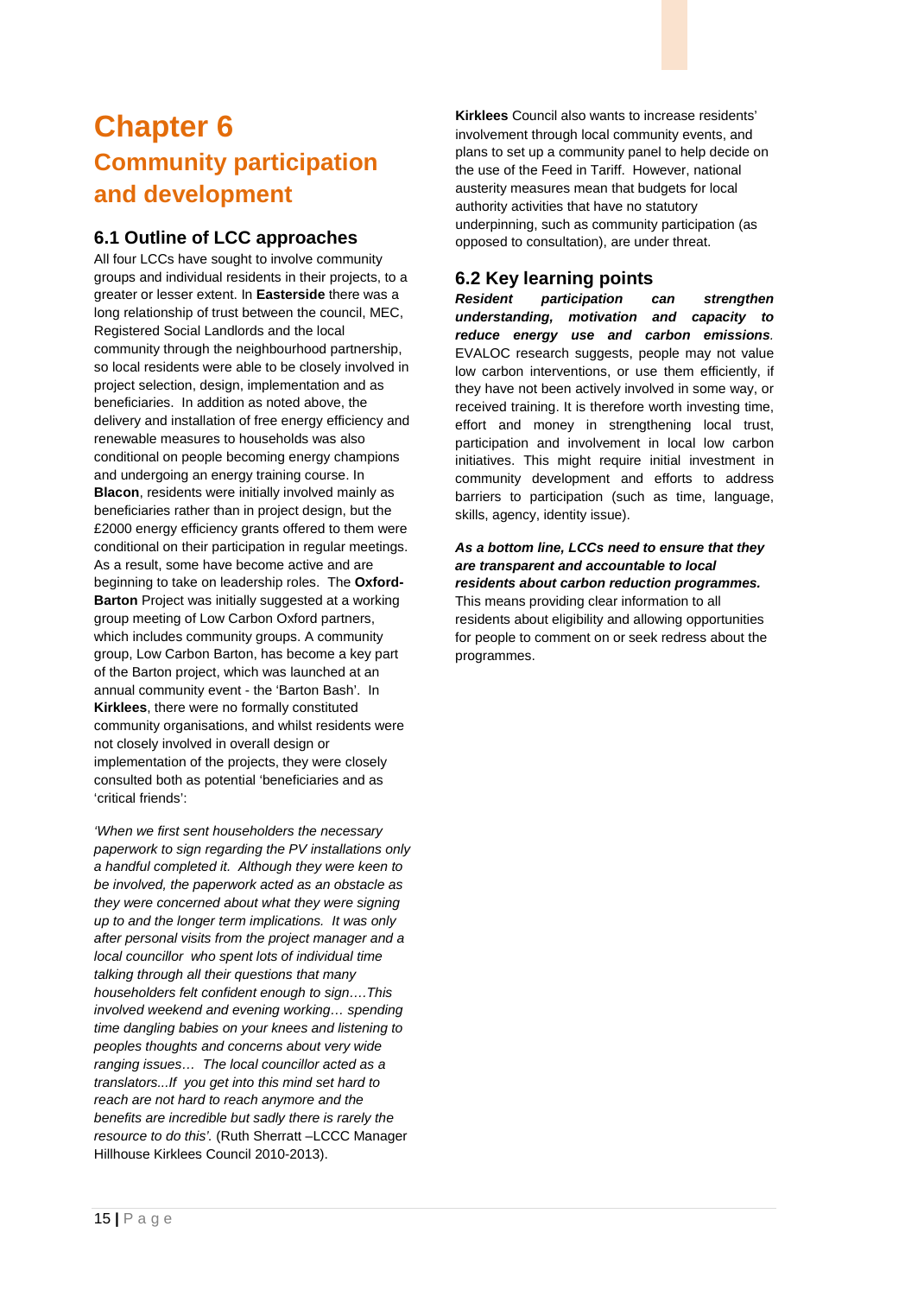## <span id="page-21-0"></span>**Chapter 7 Finance**

### **7.1 LCC funding**

The LCCs participating in the EVALOC research project were all fortunate to be awarded capital grant funding from DECC as part of the Low Carbon Communities Challenge. This enabled them to pilot new projects and/or accelerate the implementation of existing ones. Initially the LCCs were informed they could receive both the capital grant and the Feed in Tariff (FiT) but the government subsequently issued advice that they could only receive capital grants and the FiT up to the de-minimis level (circa 200,000 euros over three years) resulting in some communities having to disinvest. The government then issued advice that other communities would not able to receive capital grants and the FiT.

The LCCs used the capital grants to pay for community and household physical energy efficiency or renewable measures including solar PVs, and solar thermal, wind turbines, energy displays, ground source heat pumps, electric car or waste-oil biodiesel fuelled cars for community car clubs etc.

There was a small management fee attached to the DECC grant but the complexity of the projects and the on-going commitments to follow up meant that the time spent on the project exceeded this in most cases. The local authorities and city-wide third sector organisations have therefore drawn on revenue from existing budgets and projects to pay for staff time, and community groups and residents have given their time free sometimes at great personal cost.

As outlined above the capital projects either built on the back of, and/or were accompanied by, a range of other household and community energy efficiency and behavioural programmes which were funded from elsewhere and/or conducted voluntarily by local residents.

Some of the EVALOC communities have sought to create a self-sustaining flow of income from the renewable projects to reinvest in further community carbon or fuel poverty reduction projects. However, the complexity of the projects mean that the income has taken a long time to come through and the net revenue is smaller than predicted after subtracting costs for administration and maintenance.

*"We [the council] will need to use a lot of the FiT for on-going administration and maintenance costs for the PV installed, the Council no longer has the staff resource capacity to do this for free and the initiative was in any case always set up in order to test* 

*whether it could be independently self-maintaining. Consequently, over the first 10 years, until replacement invertors are installed, the community pot will only be about half the value of the FIT income generated."* (Ruth Sherratt –LCCC Manager Hillhouse Kirklees Council 2010-2013)'

Some of the EVALOC LCCs were reluctant to accept referrals fees from Green Deal providers as a source of income AS this would undermine their independence and hence local trust.

Lack of adequate revenue funding is therefore a significant constraint for some of the LCCs. Four of the LCCs have managed to sustain their activities. But funding cuts, and withdrawal of statutory obligations on local authorities, means that one local authority led LCC has severely scaled back its environmental and community projects. Lack of sustained funding in another community led LCC means that the number of active volunteers in the local community has shrunk from one hundred to six.

*"By the end of March we [the local community group] will have no funding anymore – so how can we put our enthusiasm over if we have nothing to offer."* (Blacon, Local resident)

.....................<sup>...</sup>\*

................................

### **7.2 Key learning points**

Learning from EVALOC shared learning workshops and wider research indicates that:

*Both capital and revenue finance is needed to enable local organisations to implement carbon reduction and fuel poverty reductions at scale in a fair and effective way.* 

*"Lack of revenue funding is one of the biggest barriers for local authorities, especially given the recent cuts to Council budgets. Capital investment alone will not secure change."* (Ruth Sherratt –LCCC Manager Hillhouse Kirklees Council 2010-2013)

*"Community groups need funding for paid workers to ensure their sustainability - people get exhausted, they get burnt out."* (Oxford, Local resident)

It is not now possible for LCCs to receive capital grants and the FiT but it is possible for LCCs to raise capital for renewable energy or energy efficiency projects through local share offers or loans. It is likely to be difficult for disadvantaged communities to raise sufficient capital through local share offers so it makes sense for share offers to be aggregated and issued on an area wide basis, or for successful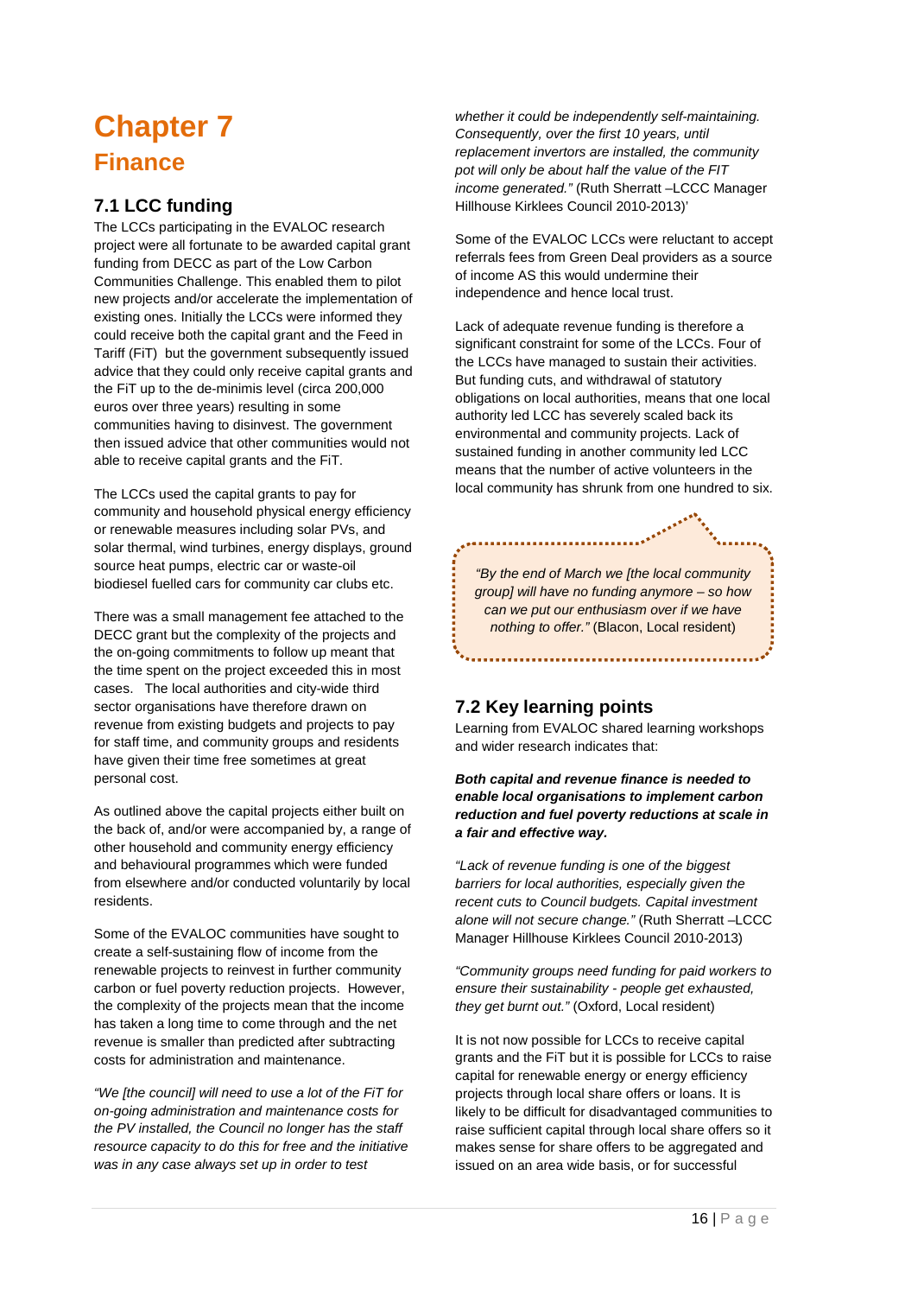community renewable projects in higher income areas to donate part of their surplus to a fund for disadvantaged communities.

It is also possible for LCCs to take out a loan, or collectively agree to seek funding through the Green Deal, but the interest rate is likely to be higher than interest paid on a share offer, and the lending organisation may require some collateral, posing difficulties for disadvantaged communities. Again this might be overcome if share offers are aggregated and issued on an area wide basis.

An investment of £1 million in renewables would be needed to generate a net annual return of around £30,000 (after dividends, loan interest, maintenance etc.). This will cover the cost of a part time worker to and make a small contribution to new local projects (Personal correspondence on recent financial modelling by the Low Carbon Hub).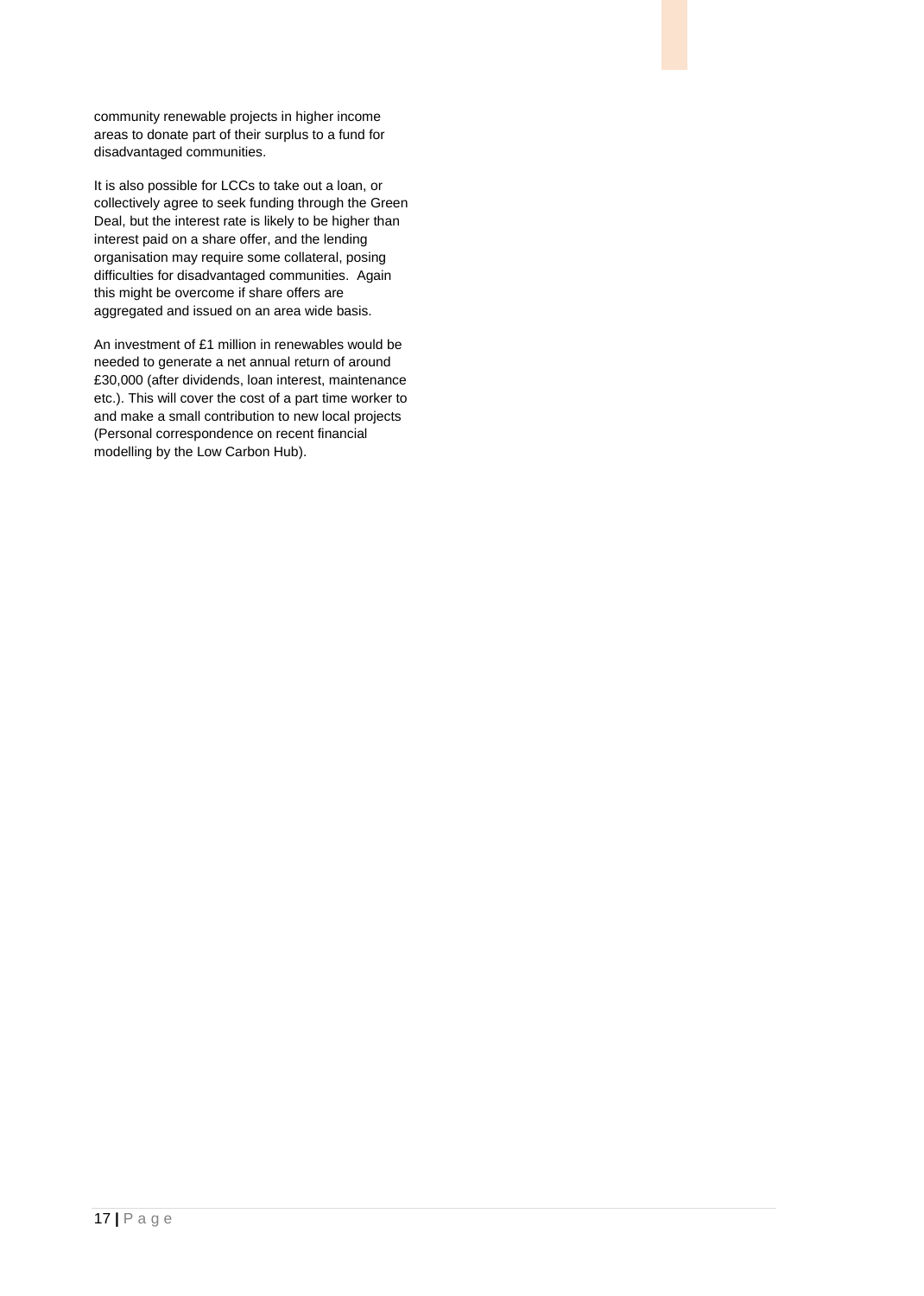### <span id="page-23-0"></span>**Chapter 8 Policy framework and financial incentive structure**

As shown above, LCCs play vital, but often invisible and unrecognised roles in helping address climate change and fuel poverty, improve health and generate other benefits. Some of the activities have been incentivised by government policy/incentives and some via markets, but others are underresourced or voluntary so have a limited reach and risk collapse. Participants at the EVALOC shared learning workshops and wider research suggested the following policies or measures to accelerate the pace and scale of carbon reduction:

- *Consistent messages from the Government* about the urgency of tackling climate change.
- *Capital grants and/or low cost loans* for disadvantaged communities to invest in community renewable energy generation. These could be run on an "invest to pay" low or zero interest basis whereby one third of the FIT income was used annually to reduce the investment overtime.
- *Free energy efficiency measures* for people just above the benefit line as well as those on benefits.

*"They [the LCC] targeted people [for insulation measures] who didn't fall into the Warm Front area of being eligible for free insulation [i.e. people on benefits] but equally couldn't necessarily afford to put the insulation in themselves…. that's a huge gap which isn't being filled nationally but for something like twenty thousand pounds we did two hundred and eighty homes."* (EVALOC focus group, 2011)

- *Revenue funding for the core roles of local organisations* (local authorities, not for profits and community groups) including community engagement, the coordinated area wide delivery of measures to households, provision of integrated advice and support, and behaviour change.
- *The introduction of a properly resourced statutory duty on local authorities to reduce carbon emissions and address fuel poverty* with flexibility about the strategies and/or partnerships used to achieve this.
- *Income maximisation policies to reduce fuel poverty* including the simplification and regulation of fuel prices; living wage policies; training and apprenticeship programmes and hiring policies from disadvantaged groups etc.

*"Regulation is still needed to make Household Energy Bills easier to understand, a single common format for billing should be required."* (Ruth Sherratt –LCCC Manager Hillhouse Kirklees Council 2010- 2013)

• *Progressive financing of carbon reduction measures* such as Feed in Tariffs (FIT), or the new Energy Company Obligation (ECO), to ensure that their cost is placed on aboveaverage consumers of electricity or gas, ensure that the lowest users (which includes many low income groups and the fuel poor) do not pay anything towards these policies and help reduce potential backlash to these policies. This might be achieved either through financing the measures from income tax, or by instituting escalating block energy tariffs.

*"If you make everyone energy efficient you put money into people's pockets which brings money back into the local economy."* (Mark Fishpool, MEC director, Middlesbrough)

- Simplification of procurement rules so that councils can get local firms to undertake local insulation programmes which in turn generate local jobs, and regenerate the local economy.
- Wider policies to address structural barriers to reducing energy use and carbon emissions at local level e.g. relating to financial incentives, independent technical advice, trusted supply chains, perverse market signals, product labelling, consumerist pressures, etc.

*"Carbon reduction needs to be championed by iconic figures or personalities respected by a wide range of economic groups. At the same time 'carbon excess' needs to be both regulated and made as socially taboo as smoking for example. It's surely not impossible to envisage a system of taxation against fuel consumption where the more fuel used the higher the additional tax paid, after all we already do that with Council tax, salaries and so forth."* (Ruth Sherratt –LCCC Manager Hillhouse Kirklees Council 2010-2013)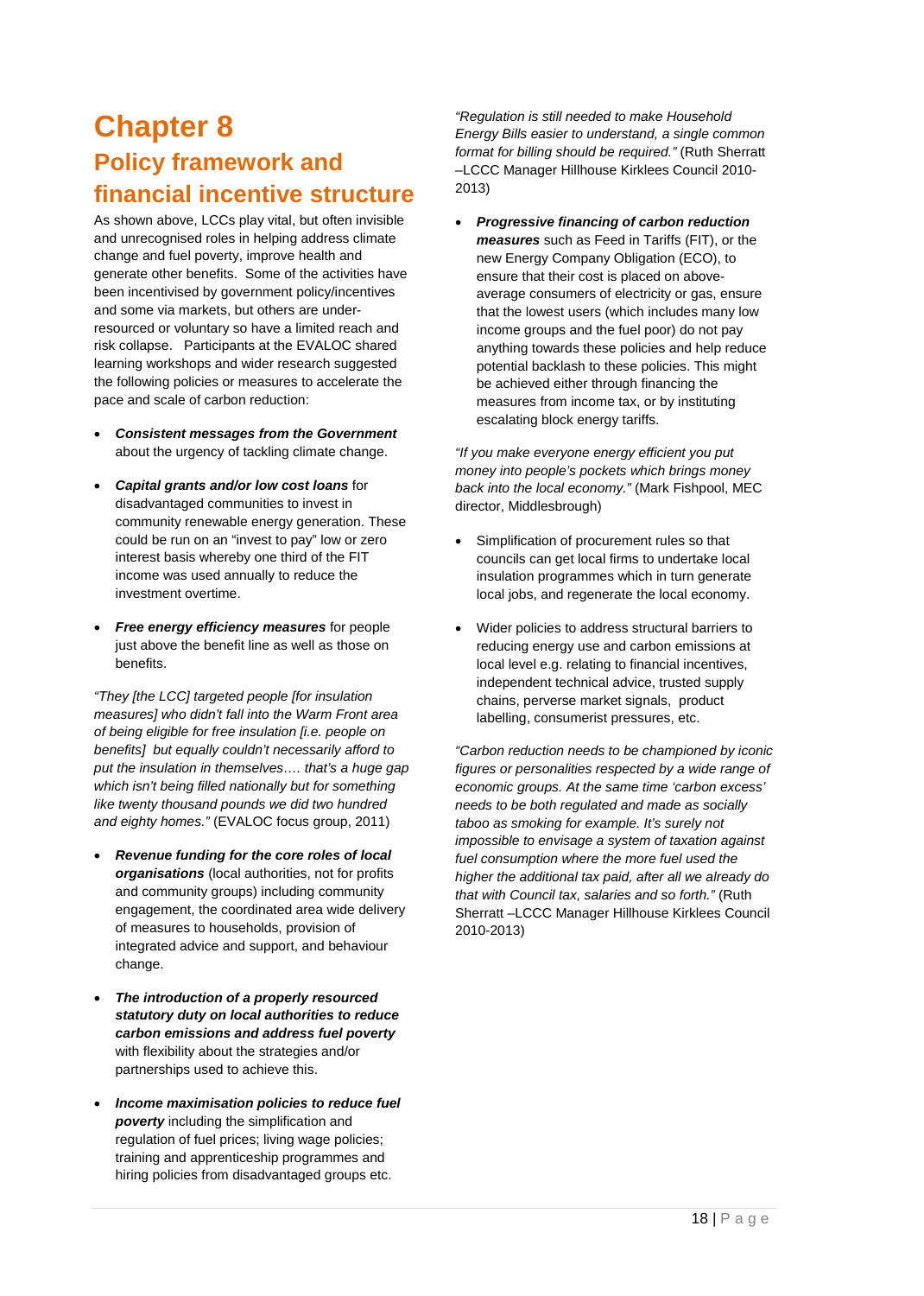### <span id="page-24-0"></span>**References**

Boardman, B. (2009), Fixing Fuel Poverty: Challenges and Solutions. London, Earthscan.

Buell, B. and Mayne, R. (2011) Bringing Social Equity into Low-carbon Investment: why it matters and emerging lessons. Proceedings, Energy and People: Futures, complexity and challenges. September 20-21, Oxford, http://www.ukerc.ac.uk/support/tikiindex.php?page\_ref\_id=3002

Bulkeley, H. and Fuller, S., (2012), Low Carbon Communities and Social Justice, Joseph Rowntree Foundation, http://www.jrf.org.uk/publications/lowcarbon-communities-social-justice

Butterworth, N., Southernwood, J. and Dunham, C. (2011), Kirklees Warm Zone Economic Impact Assessment, Carbon Descent,

http://www.kirklees.gov.uk/community/environment/e nergyconservation/warmzone/Kirklees\_Economic\_E valution.pdf

Crompton, T. (2010) Common Cause: The Case for Working with our Values, FOE, Oxfam, COIN, WWF, CPRE; Pubs WWF-UK,

http://assets.wwf.org.uk/downloads/common\_cause\_ report.pdf

DEFRA (2008) A Framework for Pro-Environmental Behaviours, Report.

https://www.gov.uk/government/uploads/system/uplo ads/attachment\_data/file/69277/pb13574 behaviours-report-080110.pdf

Ekins, P. and S. Dresner. (2004) Green Taxes and Charges, PSI, London and JRF, York http://www.jrf.org.uk/publications/reducing-impactgreen-taxes-and-charges-low-income-households

Eldrich, B., Beagley ,K. and Webber, P.( 2010) Kirklees Warm Zone Final Report 2007-2010,

Energy Saving Trust, (2005), Warm Zones External Evaluation, Final Report.

http://www.kirklees.gov.uk/community/environment/e nergyconservation/warmzone/WarmZoneReport.pdf

Geddes, M (2006), Partnership and the Limits to Local Governance in England: Institutionalist Analysis and Neo Liberalism, International Journal of Urban and Regional Research

Hargreaves, K., Preston, I., White, V and Thumim, J. (2013) The distribution of household CO2 emissions in Great Britain, Joseph Rowntrees Foundation. http://www.jrf.org.uk/publications/household-co2 emissions

HM Government (2011) The Carbon Plan: Delivering our low carbon future.

[https://www.gov.uk/government/uploads/system/uplo](https://www.gov.uk/government/uploads/system/uploads/attachment_data/file/47613/3702-the-carbon-plan-delivering-our-low-carbon-future.pdf) [ads/attachment\\_data/file/47613/3702-the-carbon](https://www.gov.uk/government/uploads/system/uploads/attachment_data/file/47613/3702-the-carbon-plan-delivering-our-low-carbon-future.pdf)[plan-delivering-our-low-carbon-future.pdf](https://www.gov.uk/government/uploads/system/uploads/attachment_data/file/47613/3702-the-carbon-plan-delivering-our-low-carbon-future.pdf)

Janda, K. ( 2009) Buildings Don't Use Energy: People Do, Proceedings, PLEA2009 - 26th Conference on Passive and Low Energy Architecture, 22-24 June , Quebec City, Canada. www.eci.ox.ac.uk/publications/downloads/janda09bu ildingsdont.pdf

Ikeme, J. (2003) Equity, environmental justice and sustainability: Incomplete approaches in climate change politics, Global Environmental Change, 13 , 195-206

Marmot Review Team (2011) The Health Impacts of Cold Homes and Fuel Poverty, FOE

Schipper, L., Bartlett, S. and Hawk, D. (1989) Linking lifestyles and energy use: a matter of time?', Annual Review of Energy 14, 273–320.

Sorrel, S. (2007) The rebound effect: as assessment of the evidence for economy-wide energy savings from improved energy efficiency. A report produced by the Sussex Energy Group for the Technology and Policy Assessment function of the UK Energy Research Centre

[http://www.ukerc.ac.uk/Downloads/PDF/07/0710Reb](http://www.ukerc.ac.uk/Downloads/PDF/07/0710RebReboundEff/0710ReboundEffectReport.pdf) [ReboundEff/0710ReboundEffectReport.pdf](http://www.ukerc.ac.uk/Downloads/PDF/07/0710RebReboundEff/0710ReboundEffectReport.pdf)